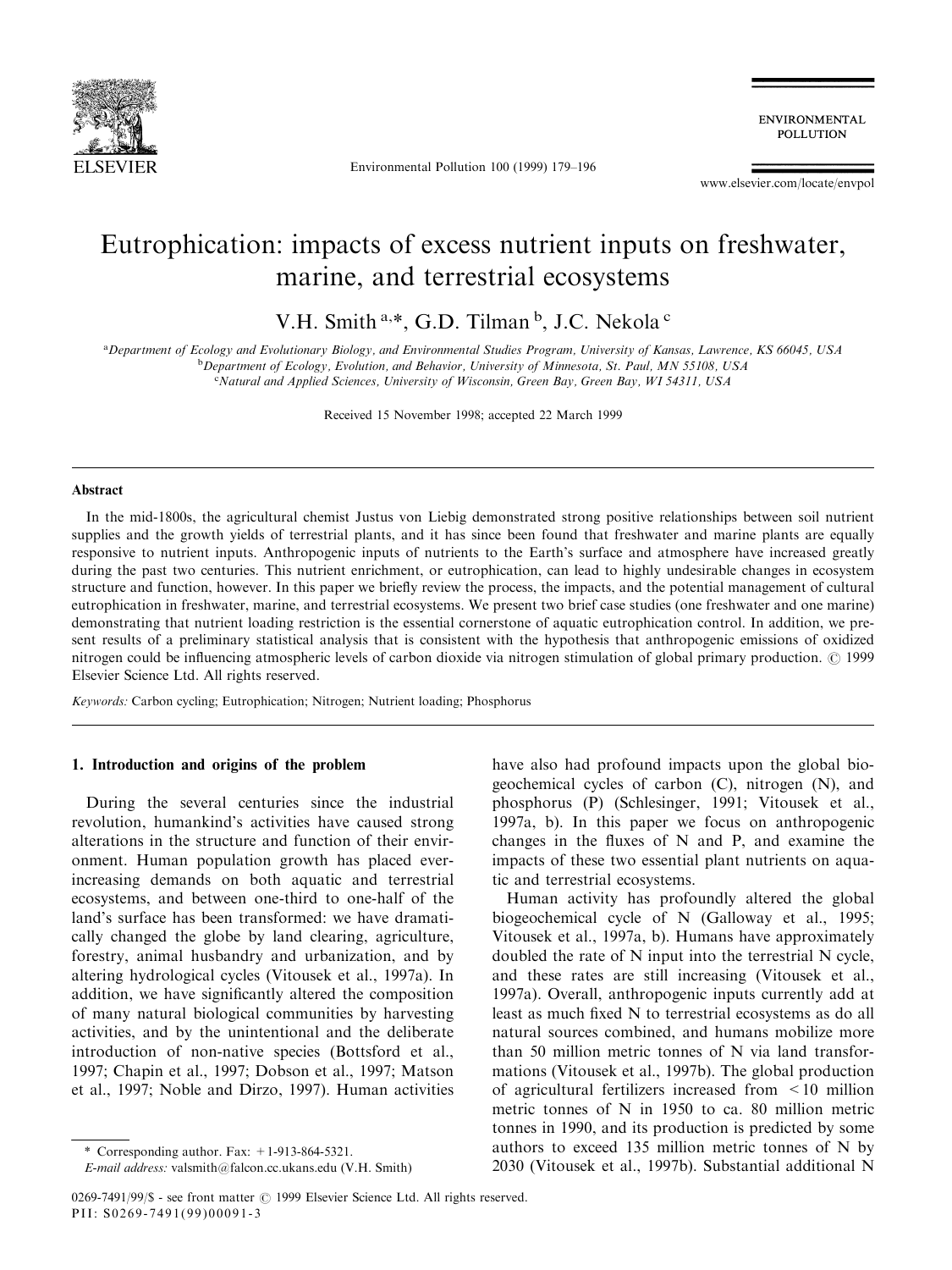is applied to croplands in the form of animal manures, for which regulatory standards are generally far less stringent than those applied to human sewage (Carpenter et al., 1998). A small but significant fraction of the total agricultural N applied to land is in excess of plant requirements for growth, and this surplus N may: (1) accumulate in soils; (2) move from the land into surface waters; (3) migrate into groundwaters; or (4) enter the atmosphere via ammonia volatilization and nitrous oxide production (cf. Nolan et al., 1997; Vitousek et al., 1997b; Carpenter et al., 1998). The combustion of fossil fuels causes an additional emission of >20 million metric tonnes of N into the atmosphere (Vitousek et al., 1997a), a significant fraction of which subsequently returns to the land and ocean surface via wet and dry deposition. This atmospheric deposition of N can have strong effects on the structure and function of both terrestrial and marine ecosystems (Paerl, 1995; Waring and Running, 1998).

Human activities also have strong effects on the fluxes of P to the landscape. Large quantities of P minerals are mined and processed to create P-containing fertilizers, and these fertilizers are heavily applied worldwide even to soils that already contain ample P reserves. As is true of N, substantial quantities of P are also added to the land in the form of animal manures. In many areas, P inputs from fertilizers and manures greatly exceed P outputs in farm produce, and P is thus accumulating yearly in the soil (Foy and Withers, 1995; Carpenter et al., 1998). This trend has important implications for eutrophication control because the total amount of P exported in runoff from the landscape to surface waters increases linearly with the soil P content (Sharpley et al., 1996; see also Smith et al., 1995). In Northern Ireland, for example, soil P reserves have accumulated at a rate of ca. 1000 kg P km<sup> $-2$ </sup> year<sup> $-1$ </sup> over the past 50 years, and these increases have been accompanied by increases in the loss rates of inorganic P in runoff of ca. 2 mg  $m^{-3}$ year<sup> $-1$ </sup> (Foy et al., 1995). Although small, this rate of change in runoff  $P$  is limnologically and ecologically significant when continued over periods of decades or more (Foy et al., 1995).

In addition to the atmospheric and agricultural sources of  $N$  and  $P$  mentioned above, humans use flowing waters as convenient wastewater disposal systems. The loading of N and P to the world's rivers, lakes, and oceans is thus very strongly influenced by human population densities, the population densities of livestock, and land use (Omernik, 1977; Reckhow et al., 1980; Jones et al., 1984; Cole et al., 1993; Caraco, 1995; Howarth et al., 1995, 1996; Jaworski et al., 1997; Smith et al., 1997). In the review that follows, we will examine the environmental implications of these fluxes of  $N$  and  $P$  to the biosphere, and will focus on the impacts of excessive nutrient inputs upon freshwater, marine, and terrestrial ecosystems.

## 2. Nutrient limitation and the eutrophication concept

It has been known since work of the German agricultural chemist Justus von Liebig that the yield of plants can be limited by the nutrient that is present in the environment in the least quantity relative to plant demands for growth (von Liebig, 1855); this theory has come to be known as Liebig's Law of the Minimum. Of the many mineral resources required for plant growth, inorganic N and P are the two principal nutrients that have been found to limit the growth of terrestrial plants (Schlesinger, 1991; Vitousek and Howarth, 1991). This nutrient limitation of plant biomass is not restricted to terrestrial ecosystems alone, however. The supply rate of  $N$  and  $P$  also strongly influences the growth of algae and vascular plants in freshwater and marine ecosystems (Vollenweider, 1968; Hecky and Kilham, 1988; Howarth, 1988; Smith, 1998).

Ecosystems can in fact be described using terms referring to their supplies of growth-limiting nutrients (Table 1). For example, the classification scheme developed originally by Weber (1907) for bogs can be used to categorize surface waters by the relative magnitudes of their nutrient inputs (Hutchinson 1969, 1973). Waters having relatively large supplies of nutrients are termed eutrophic (well nourished), and those having poor

Table 1

Average characteristics of lakes (Nürnberg, 1996), streams (Dodds et al., 1998), and coastal marine waters (Håkanson, 1994) of different trophic statesa

|                | Trophic state                                            | TN<br>$(mg \; m^{-3})$                        | TP<br>$(mg \; m^{-3})$                  | chl a<br>$(mg m^{-3})$                 | SD<br>(m)                              |
|----------------|----------------------------------------------------------|-----------------------------------------------|-----------------------------------------|----------------------------------------|----------------------------------------|
| Lakes          | Oligotrophic<br>Mesotrophic<br>Eutrophic<br>Hypertrophic | < 350<br>$350 - 650$<br>$650 - 1200$<br>>1200 | < 10<br>$10 - 30$<br>$30 - 100$<br>>100 | < 3.5<br>$3.5 - 9$<br>$9 - 25$<br>> 25 | >4<br>$2 - 4$<br>$1 - 2$<br>< 1        |
|                |                                                          |                                               |                                         | Suspended<br>chl $a$<br>$(mg m^{-3})$  | Benthic<br>chl $a$<br>$(mg \; m^{-2})$ |
| <b>Streams</b> | Oligotrophic<br>Mesotrophic<br>Eutrophic                 | < 700<br>700-1500<br>>1500                    | $\leq$ 25<br>$25 - 75$<br>> 75          | ${}_{< 10}$<br>$10 - 30$<br>> 30       | < 20<br>$20 - 70$<br>> 70              |
|                |                                                          |                                               |                                         | chl $a$<br>$(mg m^{-3})$               | SD<br>(m)                              |
| Marine         | Oligotrophic<br>Mesotrophic<br>Eutrophic<br>Hypertrophic | < 260<br>$260 - 350$<br>$350 - 400$<br>>400   | < 10<br>$10 - 30$<br>$30 - 40$<br>>40   | $\leq$ 1<br>$1 - 3$<br>$3 - 5$<br>> 5  | > 6<br>$3 - 6$<br>$1.5 - 3$<br>< 1.5   |

<sup>a</sup> The terms oligotrophic, mesotrophic, and eutrophic correspond to systems receiving low, intermediate, and high inputs of nutrients. Hypertrophic is the term used for systems receiving greatly excessive nutrient inputs. TN, total nitrogen; TP, total phosphorus; TIN, total inorganic nitrogen; chl a, chlorophyll a; SD, Secchi disk transparency.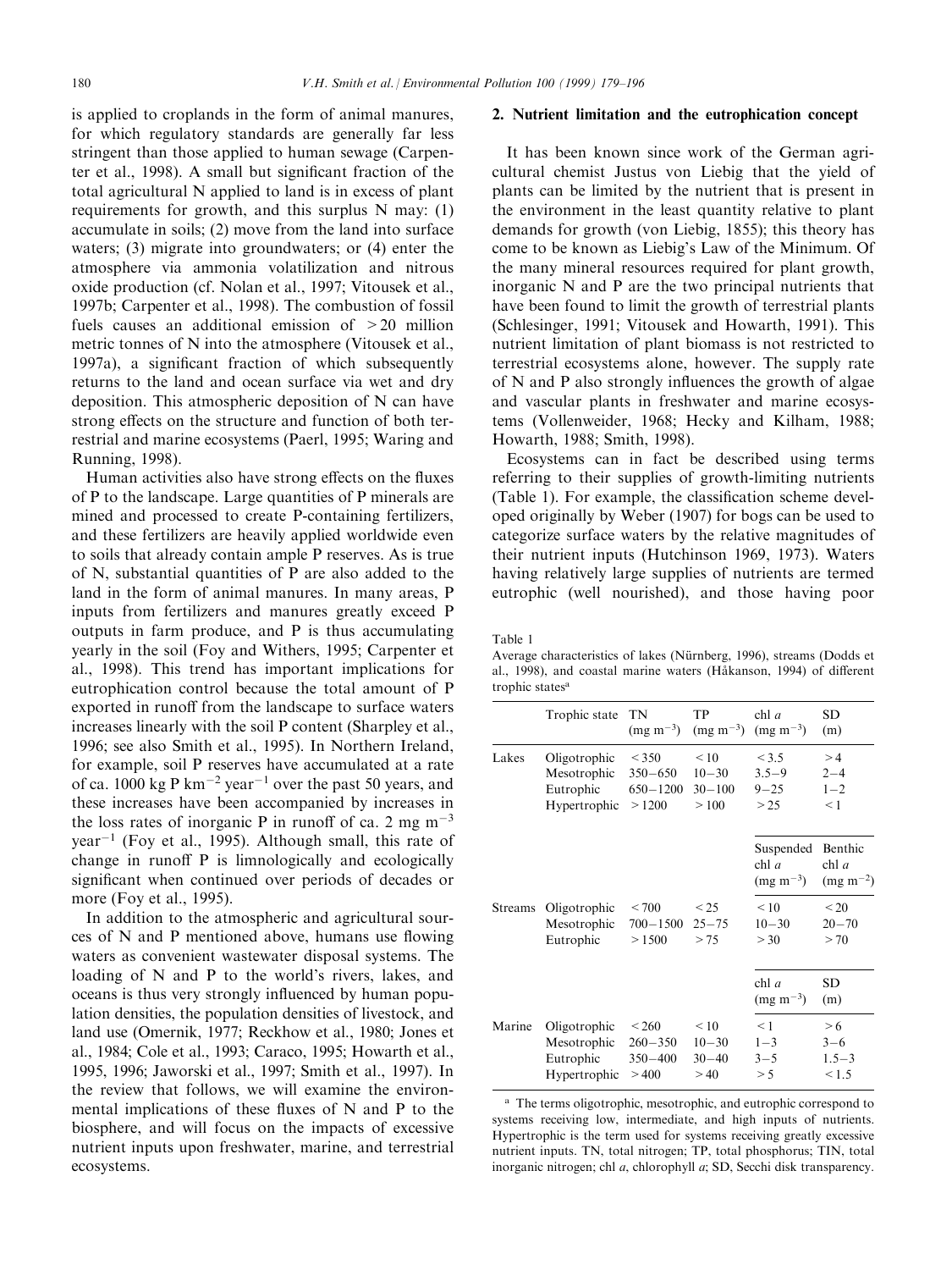nutrient supplies are termed oligotrophic (poorly nourished). Waters having intermediate nutrient supplies are termed mesotrophic. Eutrophication is the process by which water bodies are made more eutrophic through an increase in their nutrient supply. Although this term is most commonly applied to freshwater lakes and reservoirs, it can also be applied to flowing waters, estuaries, and coastal marine waters (Edmondson, 1995). In Section 3 we will examine the impacts of eutrophication on freshwater and marine ecosystems, and will present brief reviews of two successful cases of eutrophication control and restoration. In Section 4, we will apply the term eutrophication when examining the  $effects of anthropogenic N enrichment on terrestrial$ ecosystems.

The concept of nutrient limitation can be considered the keystone of eutrophication research. In effect, it implies: (1) that one key nutrient should be the primary limiting factor for plant growth in a given ecosystem; (2) that the growth of plants in a given ecosystem should be proportional to the rate of supply of this nutrient; and (3) that the control of eutrophication should be accomplished by restricting the loading of this key nutrient to the ecosystem (Smith, 1998). The practical importance of these three conclusions for eutrophication management will be made evident in the next two sections.

#### 3. Eutrophication of aquatic ecosystems

The external supplies of N and P to aquatic ecosystems are derived from a wide variety of sources, including groundwater, fluvial, and atmospheric inputs. The sum of these three sources can be termed the external load. As can be seen in Table 2, the external supplies of nutrients to a water body can originate both as point sources, which are localized and more easily monitored and controlled, and as nonpoint sources, which are diffuse and much more difficult to monitor and regulate. The relative contributions of these two types of sources can differ substantially from watershed to watershed, depending upon local human population densities and land use.

N and P exports from point and nonpoint sources can have profound effects upon the quality of receiving waters (Carpenter et al., 1998; Correll, 1998). Just as fertilizing an agricultural crop or forest can result in enhanced plant growth, the most common effects of increased N and P supplies on aquatic ecosystems are perceived as increases in the abundance of algae and aquatic plants. However, the environmental consequences of excessive nutrient enrichment are more serious and far-reaching than nuisance increases in plant growth alone. The degradation of water resources by eutrophication can result in losses of their component species, as well as losses of the amenities or services

#### Table 2

Sources of point and nonpoint chemical inputs recognized by US statutes (from Carpenter et al., 1998, modified from Novotny and Olem, 1994)

#### Point sources

Wastewater effluent (municipal and industrial) Runoff and leachate from waste disposal sites Runoff and infiltration from animal feedlots Runoff from mines, oil fields, and unsewered industrial sites Storm sewer outfalls from cities with populations >100,000 Overflows of combined storm and sanitary sewers Runoff from construction sites with an area  $>2$  ha

#### Nonpoint sources

| Runoff from agriculture (including return flows from irrigated agriculture)                                                              |
|------------------------------------------------------------------------------------------------------------------------------------------|
| Runoff from pastures and rangelands                                                                                                      |
| Urban runoff from unsewered areas and sewered areas with populations                                                                     |
| < 100,000                                                                                                                                |
| Septic tank leachage and runoff from failed septic systems                                                                               |
| Runoff from construction sites with an area $\leq 2$ ha                                                                                  |
| Runoff from abandoned mines                                                                                                              |
| Atmospheric deposition over a water surface                                                                                              |
| Activities on land that generate contaminants, such as logging, wetland<br>conversion, construction and development of land or waterways |
|                                                                                                                                          |

that these systems provide (cf. Postel and Carpenter, 1996; US EPA 1996a; Carpenter et al., 1998). Impairment of aquatic resources by eutrophication thus can have substantial economic effects (Carpenter et al., 1997), and there are tradeoffs between benefits from polluting activities and the ecosystem services that are foregone due to the consequences of eutrophication (Carpenter et al., 1999).

Eutrophication in fact is the most widespread water quality problem in the US and many other nations (Carpenter et al., 1998). It accounts for almost one-half of the impaired lake area and 60% of impaired river reaches in the US (US EPA 1996a), and is also the most common pollution problem in US estuaries (National Research Council, 1993). The major effects of cultural eutrophication on freshwater and marine ecosystems are reviewed briefly below.

## 3.1. Effects on lakes and reservoirs

A vital key to the management of lake and reservoir eutrophication has been the development of models linking water body nutrient concentrations to aspects of water quality that are considered by the public to be important and worth preserving (Smith, 1998). Perhaps the most commonly identified Quality Variable of Concern in aquatic ecosystems (Reckhow and Chapra, 1983) is the accumulation of nuisance levels of algal biomass, which are easily observed by the public. Moreover, the reduction of algal biomass to levels that are acceptable to the public has been a feature common to all successful eutrophication control efforts (Smith, 1998). As would be expected from Liebig's Law of the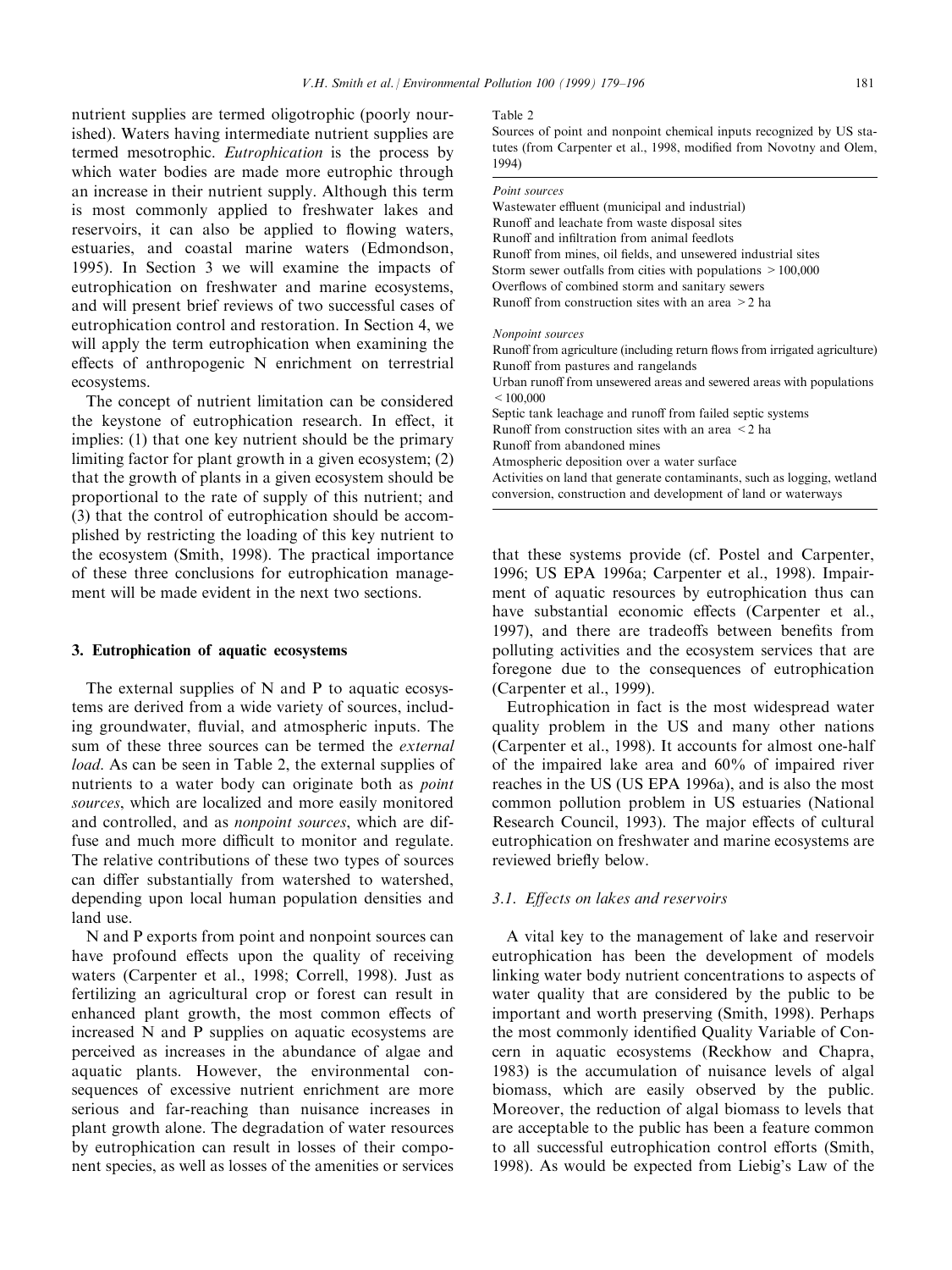Minimum, there is a remarkable consistency in the response of algal biomass to nutrient enrichment. Strong positive relationships between algal biomass and nutrient loading have been observed in most lakes and reservoirs that have been studied (Dillon and Rigler, 1974; Jones and Bachmann, 1976; OECD, 1982).

Excessive nutrient enrichment also has many additional effects on the biology, chemistry, and human use of lakes and reservoirs, however. These secondary effects are frequently deleterious, and may be of great concern to users of the resource (Table 3). For example, eutrophic lakes are typically characterized by shifts towards dominance of the phytoplankton by blue-green algae (cyanobacteria), some of which produce compounds that are more toxic than cobra venom (Skulberg et al., 1984; Carmichael, 1991).

In order to predict the effects of  $N$  and  $P$  inputs on receiving waters, it is necessary to be able to predict how water body nutrient concentrations vary as the external N and P inputs are changed. The development of quantitative models that relate external nutrient inputs to the resulting water column concentrations of nutrients in the water body itself was a second key development in eutrophication research. This conceptual advance resulted from the introduction of mass-balance approaches to aquatic ecosystems; the mass-balance approach apparently was not broadly applied to eutrophication modeling until Vollenweider (1968). In the 30 years since the publication of Vollenweider's report, however, a rigorous quantitative framework has developed to predict the responses of freshwater lakes and reservoirs to eutrophication. Essential to this framework are the calculations of mass budgets for both N and P, and the parallel calculation of a hydraulic budget for the water body.

P is the primary limiting nutrient in most lakes and reservoirs (Schindler, 1977; Hecky and Kilham, 1988). Consequently most eutrophication management frameworks focus primarily on the control of P loading (e.g. Dillon and Rigler, 1975; Canfield and Bachmann, 1981; OECD, 1982; Sas, 1989; Salas and Martino, 1991; Foy

Table 3

- Effects of eutrophication on lakes and reservoirs (modified from Smith, 1998)
- Increased biomass of freshwater phytoplankton and periphyton Shifts in phytoplankton species composition to taxa that may be toxic or inedible (e.g. bloom-forming cyanobacteria)

Decreases in the perceived aesthetic value of the water body

Taste, odor, and water supply filtration problems

Possible health risks in water supplies

Elevated pH and dissolved oxygen depletion in the water column Increased fish production and harvest

Shifts in fish species composition towards less desirable species Increased probability of fish kills

et al., 1996). However, analogous input-output models for total N have been developed by Kratzer (1979), Bachmann (1981, 1984), Baker et al. (1981, 1985), Can field and Bachmann (1981), OECD (1982), and Reckhow (1988), and these models are very relevant to any assessment of the current or future N status of lakes (Smith, 1998). A detailed overview of nutrient loading models for lakes and reservoirs is beyond the scope of this paper, but their derivation and application is comprehensively summarized in Reckhow and Chapra (1983) (see also Reckhow and Chapra, 1999).

# 3.2. Successful restoration of eutrophic lakes: Lake Maggiore as a case study

Successful eutrophication management and control is based primarily on the restriction of nutrient inputs to the waterbody, and this nutrient loading restriction can be accomplished by a wide variety of external and internal controls (Cooke et al., 1993). For comprehensive treatments of eutrophication and the restoration of eutrophic lakes and reservoirs, see Reckhow and Chapra (1983), Sas (1989), Edmondson (1991), Harper (1992), Sutcliffe and Jones (1992), Welch and Lindell (1992), Cooke et al. (1993), and Smith (1998).

Perhaps the most widely recognized success story in eutrophication is that of Lake Washington (Seattle, USA), where the diversion of wastewater effluents led to a profound improvement of water quality in the lake. However, this example has been discussed in detail elsewhere (e.g. Edmondson, 1991; Laws, 1993; Smith, 1998), and will not be repeated here. Another excellent example of successful lake restoration is that of Lago Maggiore, Italy. Eutrophication is the most widespread water quality problem in lowland Italian lakes, and has been caused by industrial and economic development, the use of P-containing detergents and fertilizers, and the disposal of untreated human sewage into the lakes. Lago Maggiore, is the second largest and best-studied lake in Italy, and it provides an excellent case study of cultural eutrophication and recovery after external nutrient loading controls were implemented in the watershed (Roggiu et al., 1985; de Bernardi et al., 1996).

Lago Maggiore is a large (212.5 km<sup>2</sup>), deep (mean depth, 177 m), P-limited lake. It is located in an extensive drainage area belonging to Italy and to Switzerland, although 80% of the lake's total surface area is within Italy (de Bernardi et al., 1996). The population of permanent residents in the watershed is about 670,000 people, but the lake is also an extremely popular recreational site, and the tourist industry can account for more than 12 million tourist-days per year. Nearly half of this tourist use is concentrated along the lake shore region (de Bernardi et al., 1996). In addition, the lake is used extensively for sport commercial fisheries, and boating (de Bernardi et al., 1996).

Changes in vascular plant production, biomass, and species composition Reduced water clarity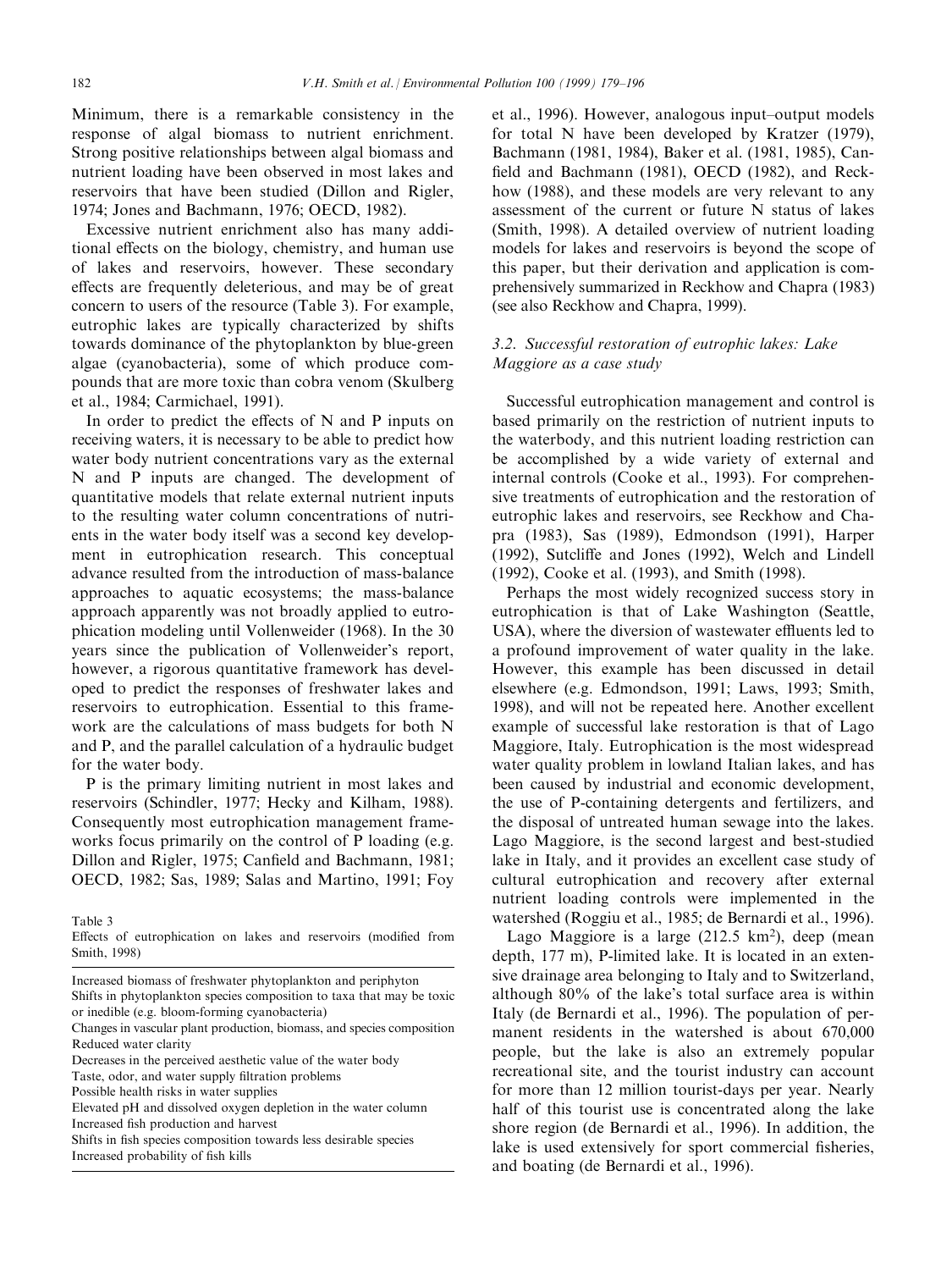Until the 1950s Lake Maggiore exhibited the characteristics of oligotrophy, with low epilimnetic concentrations of inorganic N and P, and low levels of primary productivity (Roggiu et al., 1985). However, cultural eutrophication of the lake accelerated rapidly after the late 1950s. Total P concentrations in the lake water increased to 30-35 mg  $m<sup>-3</sup>$  during 1976-77, and concentrations of nitrate-N increased twofold (Roggiu et al., 1985). Over a threefold increase in phytoplankton production was observed by the mid-1970s, and nuisance blooms of cyanobacteria also occurred (de Bernardi et al., 1996). Mosello and Ruggiu (1985) subsequently applied the OECD (1982) modeling framework in order to assess water quality restoration strategies for the lake, and they concluded that a 67% reduction in external P loading would be required to return Lago Maggiore to oligotrophic conditions.

Marked improvements in water quality have occurred in recent years, and the reversal of eutrophication has continued to the present. These improvements can be attributed to the construction of sewage treatment plants that serve  $60-70\%$  of the total population in the drainage basin, which has caused dramatic reductions in nutrient loadings to the lake. In addition, further reductions in P loading have occurred as a result of restrictions in the use of P-containing detergents, as well as reduced industrial activity that followed an industrial crisis in the 1980s. Epilimnetic concentrations of total P have subsequently declined threefold to ca. 10 mg  $m^{-3}$ , and a parallel decrease has occurred in algal biomass as measured by concentrations of chlorophyll a (de Bernardi et al., 1996). Phytoplankton species diversity also is increasing, with major changes in the relative abundance of diatoms and cyanobacteria.

Further reductions in P loading are planned in order to maintain total P concentrations in the lake permanently below 10 mg  $m^{-3}$ , including the construction of sewage treatment facilities sufficient to handle waste from ca. 80% of the population in the watershed. It is hoped that these improvements will restore water quality in Lago Maggiore to conditions that are close to its pre-impacted trophic state (de Bernardi et al., 1996).

Current nutrient loading models exhibit a high degree of variance in their predictions, and that restrictions in external nutrient loading alone do not necessarily cause immediate water quality improvements in all systems (Sas, 1989; Moss, 1990; Scheffer et al., 1993; Carvalho et al., 1995). There are two important areas in freshwater eutrophication research that require much further study. First, we require a better knowledge of the factors regulating internal sources of nutrients and within-lake nutrient dynamics before we can predict more precisely the changes in water column concentrations that occur once the external nutrient loading is altered (Nürnberg, 1984). In addition, there are strong interactions between nutrients and food webs that must be considered if we are to understand more completely the ecosystem-level changes that can occur after alterations of external nutrient loadings to any lake or reservoir (Edmondson, 1993; Carpenter et al., 1995).

Food-web structure can profoundly alter the responses of a waterbody to nutrient inputs (Hrbácek et al., 1961; Shapiro, 1979; Mazumder, 1994; Carpenter et al., 1995; Proulx et al., 1996). For example, during the recovery of Lake Washington from eutrophication, the sudden appearance of large populations of herbivorous Daphnia had profound effects on algal biomass and transparency (Edmondson and Litt, 1982; Edmondson, 1994). Daphnia are efficient grazers capable of clearing the water column of edible algal cells, and their appearance in 1976 led to an unexpectedly sharp increase in transparency that has persisted to the present (Edmondson, 1994). Similarly, major changes in the pelagic community occurred from 1983 to 1995 during the oligotrophication of Lago Maggiore. These changes included not only shifts in phytoplankton species composition, but also changes in communities of planktonic invertebrates and fish (Manca and Ruggiu, 1998). The implications of these changes are still being studied, but Manca and Ruggiu (1998) concluded that changes in phytoplankton abundance and average cell size may have resulted not only from P loading restriction, but also from changes in the structure of the lake's food web.

## 3.3. Effects of nutrient inputs on rivers and streams

Although the majority of freshwater eutrophication research during the past several decades has focussed on lakes and reservoirs, the nutrient enrichment of flowing waters is also of great concern. In the continental US, for example the mean total phosphorus (TP) concentration of streamwater at 381 riverine sites was found to be 130 mg  $m^{-3}$  (Smith et al., 1987). This value greatly exceeds the mesotrophic-eutrophic TP boundary of 75 mg  $m<sup>-3</sup>$  recently proposed by Dodds et al. (1998). Similarly, Smith et al. (1993) concluded that 48% of 410 water quality monitoring stations failed to meet the widely accepted US EPA (1988) standard of  $100 \text{ mg m}^{-3}$ . In a more recent study, Smith et al. (1997) found that 61% of 2048 cataloging units failed to meet the EPA standard. These data suggest that the water quality in a majority of US streams and rivers is poor from the standpoint of eutrophication. Moss et al. (1989) have similarly reported extensive eutrophication of a major river system in the UK, and Köhler and Gelbrecht (1998) documented significant eutrophication in several major rivers in Germany.

Although many streams and rivers worldwide currently exhibit high nutrient concentrations, a prevailing view for many years held that many rivers are insensitive to nutrient inputs (e.g. Hynes, 1969). This argument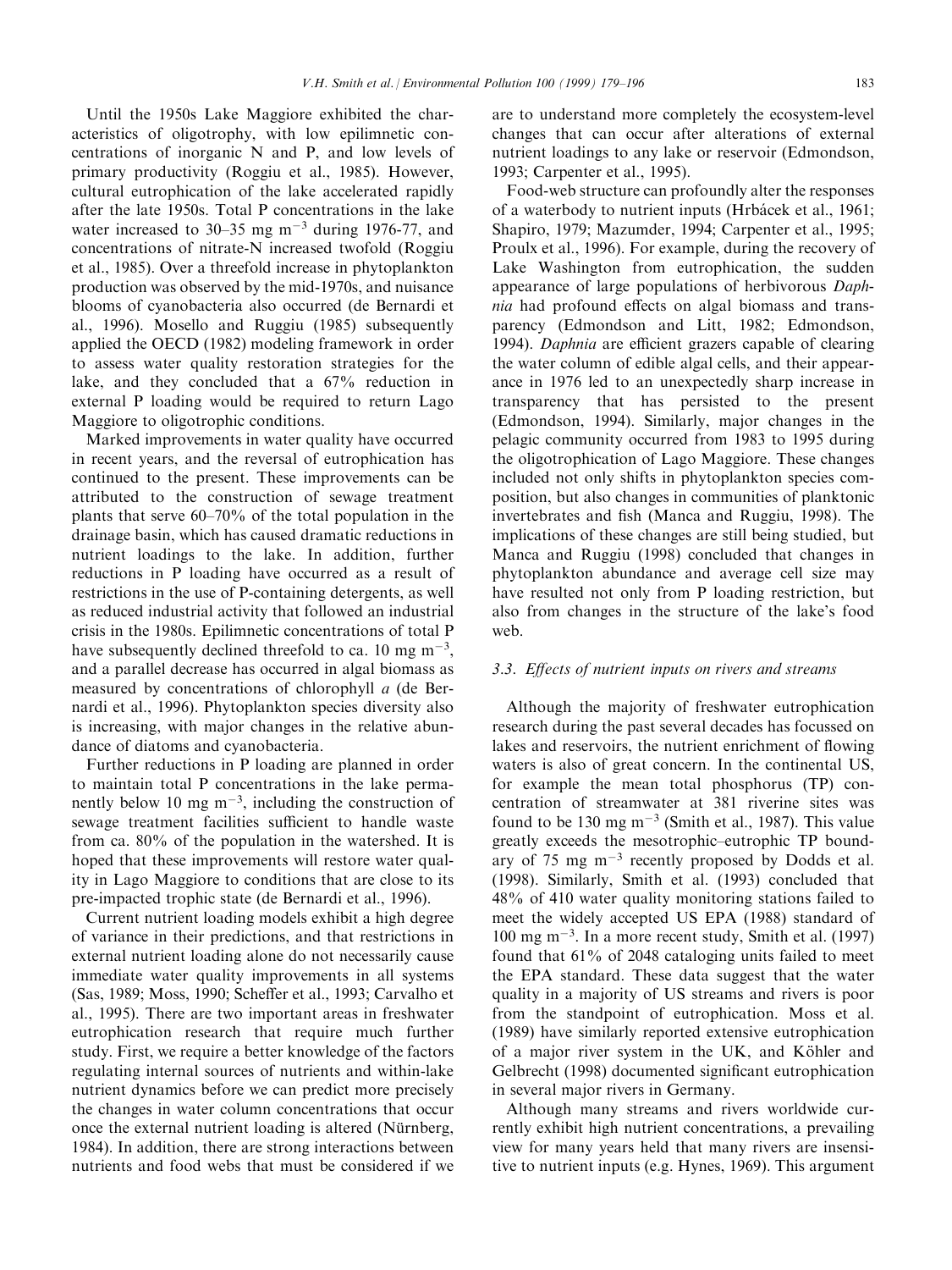was based upon the assumption that other physical, chemical, and biotic factors potentially restrict the effects of nutrient enrichment on algal growth in rivers and streams. For example, light availability can influence the biomass accumulation of benthic algae (periphyton) in low-order streams shaded by extensive forest canopies (Gregory, 1980; Triska et al., 1983). Restriction of light penetration into the water column by high concentrations of inorganic suspended solids also can potentially limit the growth of both benthic and suspended algae in rivers, just as it can restrict phytoplankton biomass in turbid reservoirs (Hoyer and Jones, 1983). Furthermore, the hydraulic flow regime can greatly alter periphyton standing crops in flowing waters, and herbivore grazing often is noted as an additional biological constraint on periphyton growth and productivity. For many years, flowing waters thus were frequently perceived as nutrient saturated, because factors such as light limitation and short hydraulic residence times should restrict or prevent any potential algal responses to nutrient enrichment.

This opinion no longer appears to be tenable, however. Evidence from studies performed in a wide variety of geographical locations now suggests that flowing waters are indeed sensitive to anthropogenic inputs of N and P. Some of the earliest experimental evidence comes from Huntsman (1948), who fertilized an oligotrophic stream in Nova Scotia, Canada, with bags of agricultural NPK fertilizer. Sites downstream of the fertilizer additions immediately exhibited increased abundances of attached filamentous green algae and fish. Ten years later, Correll (1958) performed an enrichment of a Michigan stream using continuous additions of ammonium phosphate. The TP concentration of the stream water increased from background levels of ca. 8 mg  $m^{-3}$  to 70 mg  $m^{-3}$  at the enrichment site, and elevated concentrations of total P were observed up to 4 km downstream; periphyton growth on submersed artificial substrates increased threefold in response to these nutrient additions (cf. Correll, 1998).

Similar results were found by Elwood et al. (1981), who enriched two reaches of a shaded oligotrophic Tennessee stream for 95 days with inorganic P. Stream water P concentrations were increased by over an order of magnitude, and resulted in significantly increased benthic algal biomass, increased rates of detritus decomposition, and increased abundances of macroinvertebrate consumers. A strong sensitivity to P enrichment was reported by Peterson et al. (1983, 1985), in an Alaskan tundra river. These authors observed strong increases in downstream periphyton biomass following the inorganic P additions, and the stimulation of primary productivity subsequently cascaded into stream consumer populations (Hershey et al., 1988). Krewer and Holm (1986) and Horner et al. (1990) also found that the growth of periphyton in laboratory

stream channels was strongly dependent on the concentration of  $P$  in the flowing water.

P is not the sole limiting nutrient in streams and rivers, however. As noted in several of the studies cited above, enrichment with both N and P often produces higher algal yields than additions of N or P alone, and these data suggest that both N and P can be co-limiting to algal communities in streams. In other streams, N alone may be the primary limiting nutrient. For example, both whole-stream N enrichment studies by Gregory (1980) and artificial trough experiments by Triska et al. (1983) suggested potential N limitation, but in both of these studies the responses of periphyton to nutrient enrichment were strongly damped by low light availability. Strong N limitation of benthic algae has also been inferred in streams of Arizona (Grimm and Fisher, 1986), California (Hill and Knight, 1988), Missouri (Lohman et al., 1991), and Montana (Lohman and Priscu, 1992). Although studies of nutrient limitation of suspended riverine algae are much less common, Köhler and Gelbrecht (1998) have recently reported chemical evidence for N and P limitation of suspended algal growth in a large river system in Germany.

The above data suggest that, rather than being rare or uncommon, nutrient limitation of algal growth in flowing waters is both common and widespread. This hypothesis is strongly supported by numerous comparative analyses. The nutrient enrichment of streams and rivers typically is accompanied by increases in the biomass of suspended and/or benthic algae (Smart et al., 1985; Soballe and Kimmel, 1987; Lohmann et al., 1991; Welch et al., 1992; McGarrigle, 1993; Basu and Pick, 1996; Van Nieuwenhuyse and Jones, 1996; Dodds et al., 1997, 1998). The production of algae per unit total P often is significantly lower in rivers than in lakes and reservoirs. However, this difference, in part, may be caused by the higher washout loss rate that the flowing water may impose on suspended algal biomass (Soballe and Kimmel, 1987; Van Nieuwenhuyse and Jones, 1996). For example, Van Nieuwenhuyse and Jones  $(1996)$  and Lohman and Jones  $(1999)$  detected differences among streams in their response to nutrients (TN and TP) that could be accounted for by including watershed area as an additional explanatory variable. The effect of watershed area on suspended algal biomass in these two studies was attributed to high hydraulic flushing rates in the lower-order streams.

However, effects of hydraulic residence time on suspended algal biomass in rivers are not always strongly apparent. For example, with the exception of three sites (including two sites with exceptionally short residence times of ca.  $1$  day), a highly significant positive relationship was evident between phytoplankton biomass and stream water TP concentrations in the eutrophic River Bure, UK (Moss et al., 1989). Similarly, in their comparative analysis of streams, Basu and Pick (1996)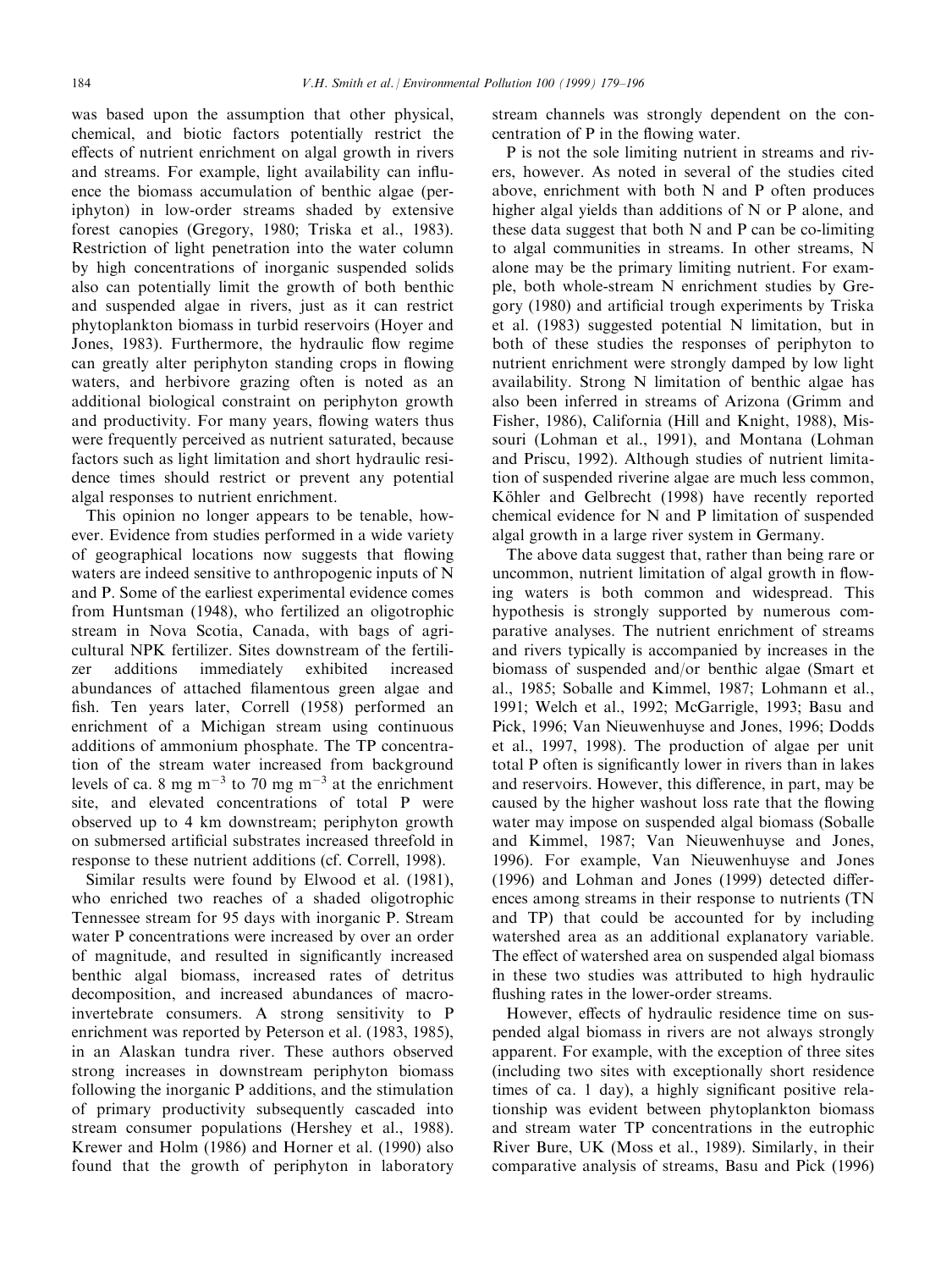did not find a significant effect of hydraulic residence time in streams that were fifth order and larger.

A parallel dependence of phytoplankton biomass on total P has also been observed in other rapidly flushed systems. For example, Hoyer and Jones (1983) observed a strong Chl–TP relationship in 96 reservoirs in Missouri and Iowa that encompassed an extremely wide range of hydraulic residence times  $(7.6-12,000 \text{ days})$ . They found that high concentrations of inorganic suspended solids reduced the algal yield in these turbid reservoirs, but did not observe a significant effect of flushing rate. Similarly, Soballe et al. (1992) observed a strong correlation between Chl a and TP in 45 mainstem and tributary reservoirs operated by the Tennessee Valley Authority and the US Army Corps of Engineers. The Chl a produced per unit TP tended to be lower in the mainstem systems, but it is difficult to conclude whether this difference in yield resulted from higher concentrations of inorganic suspended solids or shorter hydraulic residence times in the mainstem reservoirs, or from a combination of both factors.

Not surprisingly, nutrient enrichment of flowing waters can cause a variety of water quality problems (Table 4), and efforts to restrict fluxes of  $N$  and  $P$  from the landscape into streams and rivers will be necessary to improve the eutrophication-related water quality of flowing waters. The degree of nutrient loading control required to maintain satisfactory water quality will likely vary from site to site, and the objective criteria used in judging acceptable versus non-acceptable water quality are not yet as well developed as for lakes and reservoirs. However, two recent studies have provided independent estimates of the target stream water nutrient concentrations that need to be maintained in order to assure acceptable stream water quality. McGarrigle (1993) concluded that maintaining a mean annual dissolved inorganic P concentration  $\leq 47$  mg m<sup>-3</sup> was necessary to prevent the nuisance growth of attached algae, and to preserve water quality suitable for salmonid fishes, in Irish rivers. Similarly, Miltner and Rankin

Table 4

Effects of eutrophication on stream ecosystems (modified from Quinn, 1991, as cited in US EPA, 1996b)

Increased biomass and changes in species composition of suspended algae and periphyton Reduced water clarity

Taste and odor problems

Blockage of intake screens and filters

Fouling of submerged lines and nets

Disruption of flocculation and chlorination processes at water treatment plants

Restriction of swimming and other water-based recreation

Harmful diel fluctuations in  $pH$  and in dissolved oxygen concentrations Dense algal mats reduce habitat quality for macroinvertebrates and fish spawning

Increased probability of fish kills

(1998) observed deleterious effects of eutrophication on fish communities in low-order Ohio streams when total inorganic nitrogen (TIN) and dissolved inorganic phosphorus (SRP) concentrations exceeded 610 and 60 mg  $m^{-3}$ , respectively.

Additional estimates of critical in-stream nutrient levels have been derived by Dodds et al. (1997) from a large comparative analysis of stream ecosystems. These authors concluded that maintenance of stream water total N concentrations  $\leq 350$  mg N m<sup>-3</sup> and total P concentrations  $\leq 30$  mg P m<sup>-3</sup> would be necessary to keep benthic algal biomass below nuisance levels of 100 mg  $m^{-2}$ . Quantitative tools such as the spreadsheet model used by Dodds et al. (1997), and the more complex SPARROW model of Smith et al. (1997), will hopefully prove to be of practical value in linking target stream water nutrient concentrations to specific watershed nutrient control strategies. Thus, although the knowledge base of eutrophication science for flowing waters is far behind that for lakes and reservoirs, quantitative tools that link stream water nutrient concentrations and in-stream water quality are now being developed.

## 3.4. Effects on estuarine and coastal marine ecosystems

Streams and rivers serve as rapid conduits for anthropogenic pollutants to estuarine and coastal marine environments. For example, fertilizer inputs dominate net anthropogenic inputs of N in most drainage basins supplying water to the North Atlantic Ocean (Howarth et al., 1996). In addition, the anthopogenic deposition rates of oxidized  $(NO_v)$  and reduced  $(NH_x)$ forms of N to these same 13 watersheds are estimated to exceed pre-industrial inputs by several-fold (Howarth et al., 1996). Increased inputs of P eroded from the landscape and carried from human wastewater into the world's rivers have increased global fluxes of  $P$  to the oceans almost three-fold from historic levels of ca. 8 million metric tonnes per year to current loadings of ca. 22 million metric tonnes per year (Howarth et al., 1995).

These trends in anthropogenic N inputs are of great concern because nutrient limitation of algal production has been demonstrated or inferred in many estuarine and marine waters (Hecky and Kilham, 1988; Howarth, 1988, 1993; Vitousek and Howarth, 1991; Lapointe and Clark 1992; Downing, 1997). Not surprisingly, wideranging effects of this nutrient enrichment are easily visible in coastal ecosystems (Table 5), and the degradation in water quality that accompanies marine eutrophication can have significant socioeconomic impacts (Shumway 1990; Bundy, 1992; Culotta, 1992; McClelland and Valiela, 1998).

The problem of marine eutrophication has been highlighted in recent years by the occurrence of increasingly severe toxic phytoplankton blooms in many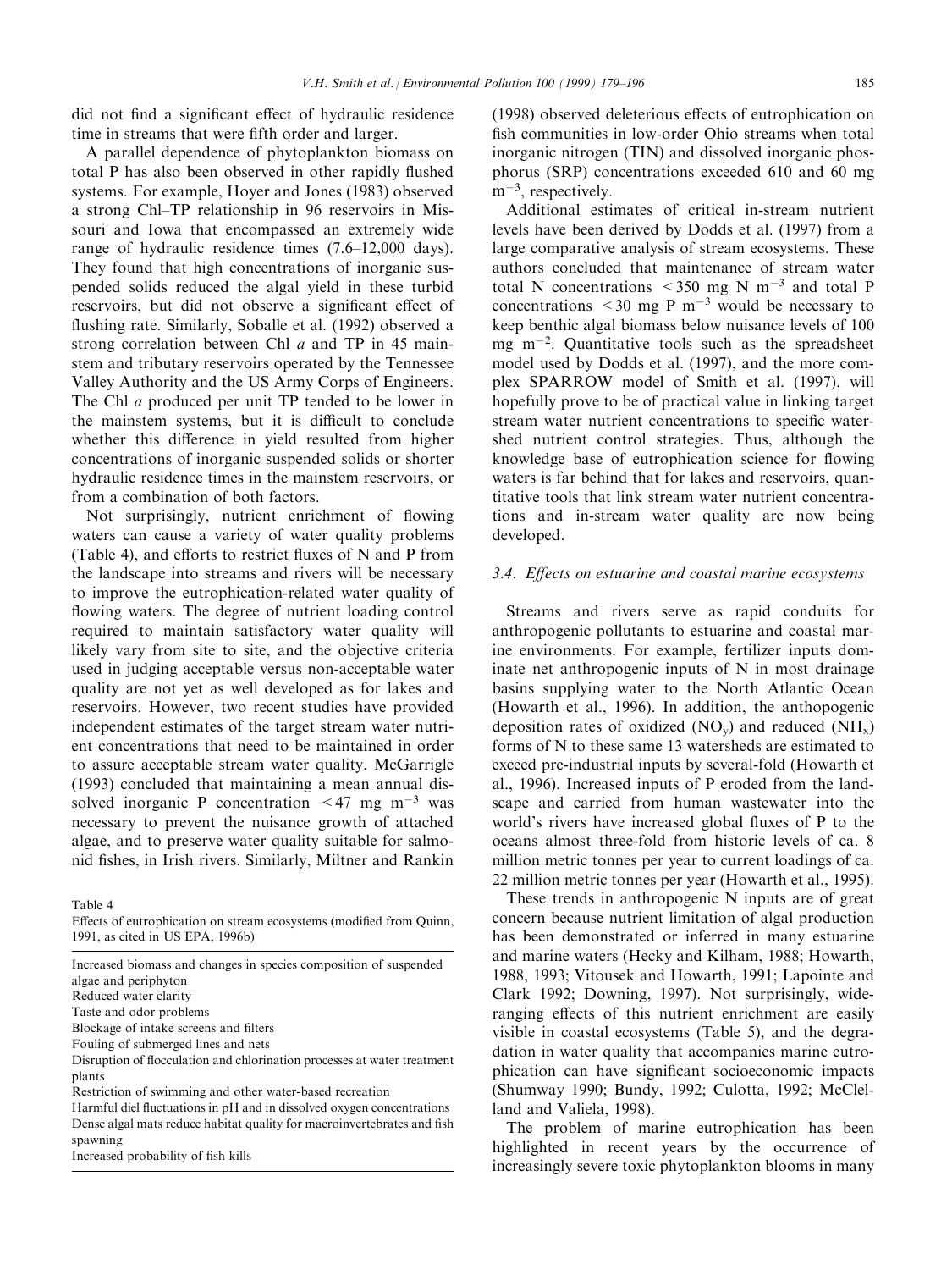#### Table 5

Effects of eutrophication on estuarine and coastal marine ecosystems (modified from Smith, 1998)

Increased biomass of marine phytoplankton and epiphytic algae Shifts in phytoplankton species composition to taxa that may be toxic or inedible (e.g., bloom-forming dinoflagellates) Increases in nuisance blooms of gelatinous zooplankton Changes in macroalgal production, biomass, and species composition

Changes in vascular plant production, biomass, and species composition Reduced water clarity

Death and losses of coral reef communities

Decreases in the perceived aesthetic value of the water body Elevated pH and dissolved oxygen depletion in the water column Shifts in composition towards less desirable animal species Increased probability of kills of recreationally and commercially important animal species

near-shore waters worldwide. Toxic phytoplankton blooms in the sea are of even greater concern than in freshwater ecosystems. The diversity of toxic species is much larger, and their presence can lead to significant impacts on the edibility and marketability of marine foodstuffs (Shumway, 1990; Smayda and Shimizu, 1993; Anderson and Garrison, 1997). For example, exceptional blooms in May–June 1988 of the toxin-producing prymnesiophycean flagellate Chrysochromulina polyepsis in the Baltic sea caused what was termed a "silent spring in the sea'' (Rosenberg et al., 1988). The toxins from these algal blooms influenced the entire ecosystem, and caused kills of large numbers of macroalgae, invertebrates, and fish (Rosenberg et al., 1988). In recent years, many estuaries along the Atlantic coast of the USA have similarly experienced extensive fishkills that have been attributed to the newly identified toxic dinoflagellate Pfisteria piscicida (Burkholder et al., 1992; Burkholder and Glasgow, 1997).

Toxic phytoplankton blooms are not the only major consequence of marine eutrophication, however. Eutrophication of marine waters has also been accompanied: (1) by macroalgal blooms in shallow estuaries (Valiela et al., 1997); (2) by the development of a region of water column anoxia in the Gulf of Mexico that at times exceeds 6000 square miles in surface area (Tyson, 1997; Malakoff, 1998); and (3) by losses to commercial finfish and shellfish fisheries in many regions (Shumway, 1990; Valiela et al., 1997). Overviews of the diverse problems associated with marine eutrophication and its control can be found in Valiela (1992), Vollenweider et al. (1992a, b), Howarth (1993), Nixon (1995), and Malone et al. (1996).

The possibility of applying an OECD-like approach to the management of marine eutrophication has been considered by Vollenweider (1992), and the development of such a modeling framework was a major recommendation of a recent US national nutrient assessment workshop (US EPA, 1996b). Efforts are underway to apply the OECD's critical load concept to Norwegian marine waters, and Hessen et al. (1992) have suggested that this could be accomplished by:

- 1. defining (if possible) site-specific relationships between spring or summer levels of chlorophyll and late winter maximum concentrations of dissolved N;
- 2. defining the critical load of  $N$  (or critical water column N concentration) yielding a critical level of chlorophyll; and
- 3. defining the degree to which current loadings exceed the critical loading values; this latter calculation would provide an estimate of the minimum required load reduction needed to restore acceptable marine water quality.

This general approach is very likely to be as successful as it has been for freshwater lakes and reservoirs. For example, Nixon (1992) has reported a strong dependence of marine productivity on external N loading, and strong empirical relationships between phytoplankton biomass and nutrient concentrations in the water column have also been found (Ketchum, 1969; Ilus and Keskitalo, 1987; Meuwig, 1997; Smith, 1998). This accumulating body of evidence suggests that a management framework similar to that used successfully in lakes and reservoirs can indeed be applied to the control of eutrophication in estuarine and coastal marine ecosystems.

The results to date are reassuring. Several aspects of the OECD (1982) approach have been applied successfully in a recent study of the Northern Adriatic Sea (cf. Vollenweider et al., 1992b; Giovanardi and Tromellini, 1992). In addition, Wallin et al. (1992) have developed eutrophication models for coastal areas of the Baltic Sea based upon N loading and total N concentrations in the water column. In Norway, efforts are continuing to explore the critical load concept in fjords and marine areas (Hessen et al., 1992, 1997). Because of the more open physical structure and more complex hydrological structure of estuarine and coastal marine systems, the development of such models may be a formidable task, however. Moreover, the high diversity of biotic habitat types that are present in marine systems will almost certainly make it necessary to develop separate but complementary predictive frameworks for coral reef-, seagrass-, macroalgae-, and plankton-dominated ecosystems.

# 3.5. Successful restoration of eutrophic marine ecosystems: Hillsborough Bay, Florida, as a case study

If the general principles applied successfully to freshwater eutrophication control can be extended to estuarine and coastal marine ecosystems, then the restriction of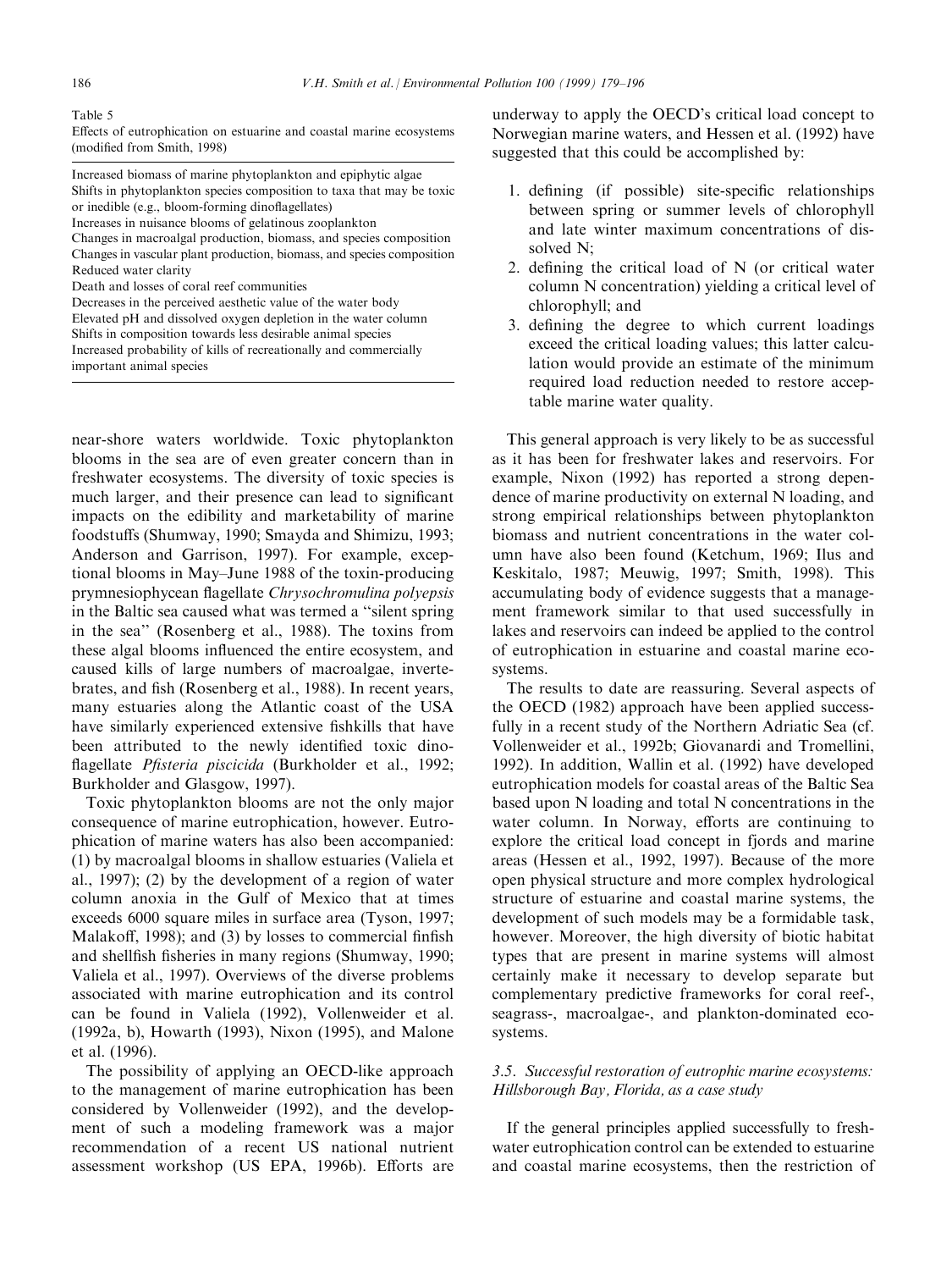external nutrient inputs should be a keystone in water quality restoration. Deliberate nutrient loading reductions indeed have led to dramatic improvements in Hillsborough Bay, a subdivision of Tampa Bay, Florida (Johansson and Lewis, 1992). Restrictions of N and P loading to Hillsborough Bay were accomplished by implementing advanced wastewater treatment in the watershed, and by reducing the nutrient inputs from fertilizer industries. These loading reductions were followed almost immediately by significant reductions in phytoplankton biomass, and by increases in water transparency and dissolved  $O<sub>2</sub>$  concentrations in the bay. In addition, seagrasses and macroalgae have revegetated the shallow areas around the bay that had been barren for decades (Johansson and Lewis, 1992). A similar success story, involving the reversal of eutrophication in Kaneohe Bay (Hawaii, USA), is summarized by Laws (1993). Other marine eutrophication case studies of interest include: the Chesapeake Bay and Northern Adriatic Sea (Malone et al., 1996); Dutch Wadden Sea (de Jonge, 1990; Kennish, 1998); the Harvey-Peel Estuary, Australia (McComb, 1995); the Florida Keys, USA (Lapointe and Clark, 1992); and the Neuse River Estuary, NC, USA (Paerl et al., 1990, 1995).

### 4. Eutrophication of terrestrial ecosystems

Numerous nutrient addition experiments and observational studies have shown that N is the key limiting element that determines the productivity, diversity, dynamics and species composition of terrestrial ecosystems (e.g. Tilman, 1982; Tamm, 1991; Vitousek and Howarth, 1991). The reasons for N limitation of terrestrial ecosystems are many. First, plants have high requirements for N. Second, the parent materials from which soils have formed did not contain N because the most stable form of N is the gas,  $N_2$ . The N content of soils, thus, is mainly of biological origin, formed via microbial  $N$  fixation. Although both  $N$  and  $P$  can be growth-limiting nutrients in both aquatic and terrestrial ecosystems, the primary productivity of freshwater ecosystems more often is limited by P than by N, whereas the opposite occurs in terrestrial ecosystems. This difference is explained qualitatively, not by differences in the N and P requirements of terrestrial versus freshwater plants, but by a simple physical process. Nitrate is readily leached from soils, whereas phosphate has a movement rate through soil that is orders of magnitude slower. As a crude first approximation, freshwaters exhibit a chemistry that reflects inputs that erode or leach from surrounding terrestrial habitats, whereas terrestrial soils have a chemistry reflecting the compounds that remain in the soil; soils thus are typically relatively nitrate poor and phosphate rich.

This important difference in the retention of N and P by soils is very important because humans are now having a major impact on the N budget of the Earth. Before human alterations to the global N cycle, the terrestrial N cycle had an annual rate of N fixation from natural sources of 90 to 140 Tg year<sup> $-1$ </sup> (Soderlund and Rosswall, 1982; Paul and Clark, 1989; Schlesinger, 1991; note: 1  $Tg = 10^{12}$  g). Three human-controlled processes now release similar amounts of additional N, doubling the rate of N input to terrestrial ecosystems. The industrial production of nitrogenous fertilizers used in agriculture now results in the release of about 80 Tg  $year<sup>-1</sup>$  (Vitousek et al., 1997b). Combustion of fossil fuels results in the fixation of about an additional  $20$  Tg  $year<sup>-1</sup>$ , and the farming of legume crops such as peas, alfalfa, soybeans, and vetch, fixes about an additional 40 Tg year<sup> $-1$ </sup> (Vitousek et al., 1997b). Because of its mobility via atmospheric transport (as ammonium or nitrous oxide), and via water (as nitrate), this added N is redistributed around the Earth. The pre-industrial rates of N deposition in terrestrial habitats are not well known, but these inputs likely were less than 1 or 2 kg N  $ha^{-1}$  year<sup>-1</sup>. Human impacts on the terrestrial N cycle have dramatically increased rates of N deposition in some ecosystems, such as those of the Netherlands, to rates as high as  $40-90$  kg ha<sup>-1</sup> year<sup>-1</sup>. This represents a massive increase in the effective  $N$  supply rates to these ecosystems because the annual rate of N mineralization in most native forest soils ranges only from 10 to 60 kg ha<sup>-1</sup> year<sup>-1</sup>.

# 4.1. Impacts of N loading on terrestrial ecosystems

Because N is the major nutrient limiting plant growth in most terrestrial ecosystems, it is not surprising that anthropogenic N addition increases primary productivity. It is just this effect that has led to the high rate of  $N$ fertilization in agriculture which, as discussed in Section 3 is the major cause of inadvertent N addition to other ecosystems. The shifts in primary production that result from increasing N additions can have many impacts on the dynamics, structure and functioning of terrestrial ecosystems. First, each plant species has morphological and physiological characteristics that constrain it to being a superior competitor only at a particular point or region along a primary productivity gradient (Tilman, 1988). It is this inherent constraint that explains the shifts in plant composition that occur along major natural environmental gradients, such as gradients from rich to poor soils that occur along slopes, or elevational or latitudinal gradients in productivity. The traits that allow a given plant species to perform well in more productive ecosystems (e.g. greater height, lower allocation to roots, higher tissue N levels, greater maximal rates of photosynthesis, larger seed size, etc.) are not the traits that allow it to do well in less productive ecosystems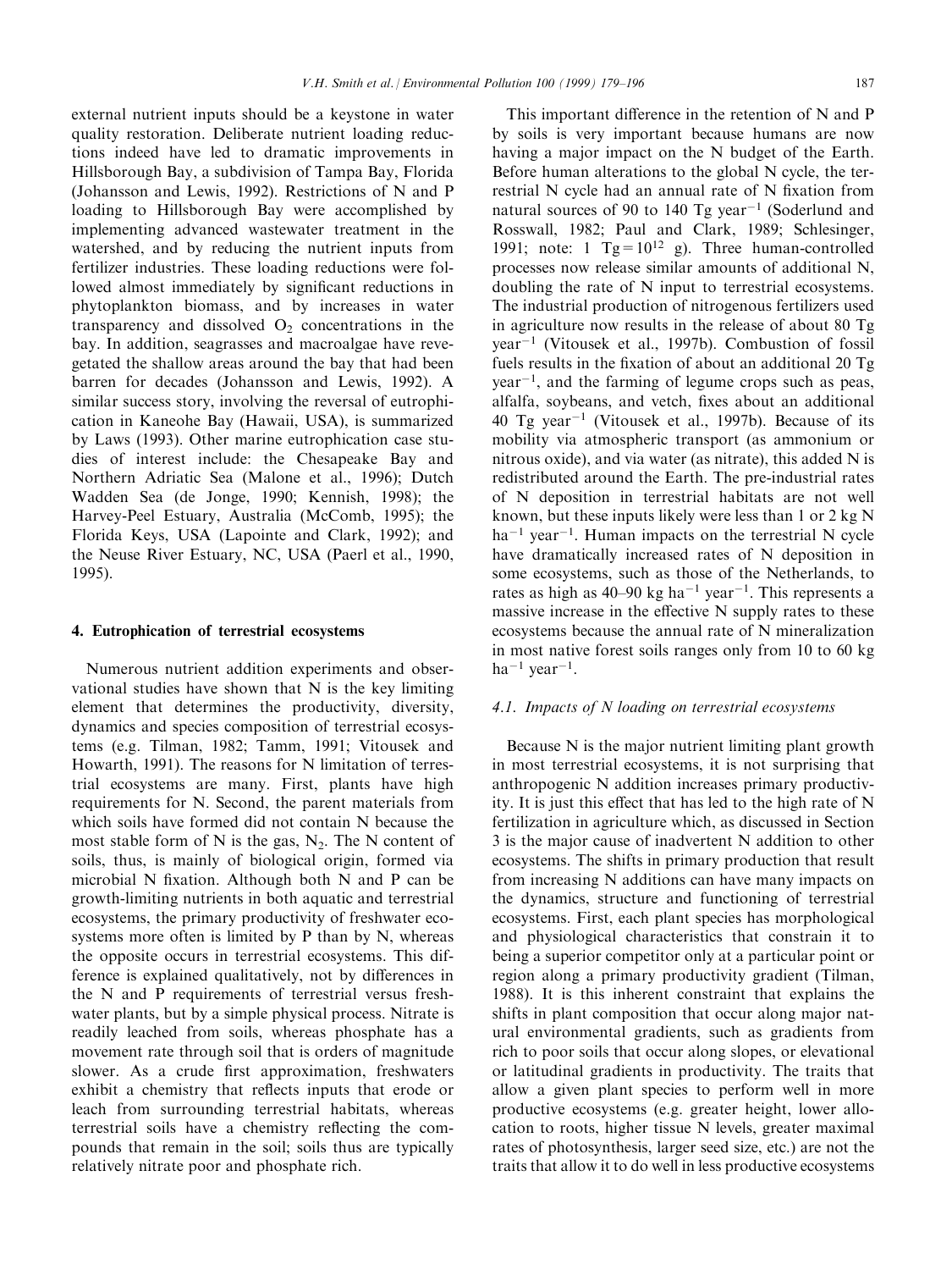(e.g. high allocation to roots, low allocation to stem, nutrient-conservation via low tissue N, long-lived leaves, etc.). Thus, one of the impacts of N addition to an ecosystem is a shifts in the species composition of the ecosystem (e.g. Tilman, 1982, 1988). In the Netherlands, high rates of anthropogenic N deposition have caused the loss of formerly species-rich heathlands and their conversion to depauperate grasslands and forest (Aerts and Berendse, 1988). Similarly, experimental N addition to Minnesota grasslands has caused a marked loss of plant diversity, and led to the displacement of native warm-season prairie forbs by one or two non-native grass species. Long-term N addition to a British grassland led to more than a five-fold loss of plant diversity (Thurston, 1969). Comparable effects of  $N$  addition on plant diversity have occurred in other European grasslands (Bobbink et al., 1988) and in a California grassland (Huenneke et al., 1990).

As would be expected, such shifts in plant diversity and plant species composition, and thus in the traits of the primary producers, have impacts that ramify throughout the entire food chain (Hurd et al., 1971; Hurd and Wolf, 1974; Kirchner, 1977; Vince et al., 1981; Sedlacek et al., 1988; Siemann, 1998). For instance, the species diversity and composition of both herbivorous and predatory/parasitic insects changed significantly in response to experimental N additions to a Minnesota grassland (Haddad et al., 1999). Thus, the responses of terrestrial ecosystems to N eutrophication are qualitatively similar to the responses of aquatic ecosystems to N or P addition (Mundie et al., 1991; Lathrop and Carpenter, 1992; Peterson et al., 1993; Perrin and Richardson, 1997; Carpenter et al., 1998).

N additions to terrestrial ecosystems also can have major effects on soil chemistry. Long-term studies at the Rothamsted Experiment Station in the UK, for example, have shown that addition of ammonium results in a dramatic acidification of soils (Powlson, 1994). N addition also greatly increases the leaching rates of nitrate (Dise and Wright, 1995), and of many base cations, including calcium (Waring and Running, 1998). The impacts of N addition on soil C stores are less clear, however. In agricultural soils, long-term (150 year) addition of NPK fertilizer did not lead to significant changes in soil C compared to unfertilized plots (Jenkinson et al., 1994). However, N addition in Minnesota grasslands did lead to net C storage in soils at certain rates. For rates of N addition less than about 5 g m<sup> $-2$ </sup>  $year^{-1}$ , up to about 20 g of C was stored in soil for every gram of N added as fertilizer to habitats that were dominated by native warm-season bunchgrasses, which are efficient users of N (Wedin and Tilman, 1996). However, at higher rates of N addition, these communities shifted in species composition toward cool-season grasses that are inefficient N users and that produce readily decomposed litter. Despite high rates of N

addition, such communities did not exhibit any net storage of carbon in their soils. In these communities, the added N was leached from the ecosystem and soil C did not accumulate (Wedin and Tilman, 1996). Strong deleterious effects of excess N loading on forest ecosystems also have been observed (Aber et al., 1989; Waring and Running, 1998).

N additions also can modify the year-to-year stability of ecosystem productivity. A long-term study of grassland dynamics in Minnesota has show that grasslands that received higher rates of N addition had primary production that was less resistant to drought. This response to drought was caused by the effects of  $N$ addition on plant species diversity and species composition (Tilman and Downing 1994). Additional analyses revealed a similar pattern of plant response to the more usual year-to-year climatic variations that occur among non-drought years. In particular, the more diverse plots exhibited lower year-to-year variability in their productivity than did low-diversity plots, and much of the difference in diversity was caused by the rate of experimental N addition to these 207 plots (Tilman 1996).

Additional effects of excess  $N$  loading on terrestrial ecosystems are shown in Table 6. For a more extensive list of N loading effects on soil-plant-animal interactions, and a valuable summary of the major environmental impacts of this "embarrassment of riches", see Jefferies and Maron (1995). Other overviews can be found in Boring et al. (1988), Hornung and Williams (1994) and Galloway et al. (1995).

In total, human domination of the N cycle is greatly increasing the rate of N addition to terrestrial ecosystems. Because N is the major limiting nutrient, terrestrial ecosystems are in turn very sensitive to these changes in the external supply of N. N eutrophication of the biosphere thus may well have dramatic long-term effects upon the structure and dynamics of many terrestrial ecosystems. Many terrestrial ecosystems are likely

Increased total production of vascular plants

Increased susceptibility of some plant species to herbivory, disease, and cold stress

Changes in soil chemistry

Nitrate leaching and accumulation in groundwater

- Changes in plant and microbial community structure Decreased dominance by legumes Increased dominance by grasses Decreases in asymbiotic N-fixing bacteria
- Changes in animal community structure Increases in deer, wild boar, wintering geese and swans, wood pigeons, and ducks Decreases in quail, partridge, rabbit, hare, and open-vegetation birds

Table 6

Effects of nitrogen enrichment on terrestrial ecosystems (modified from Tamm, 1981)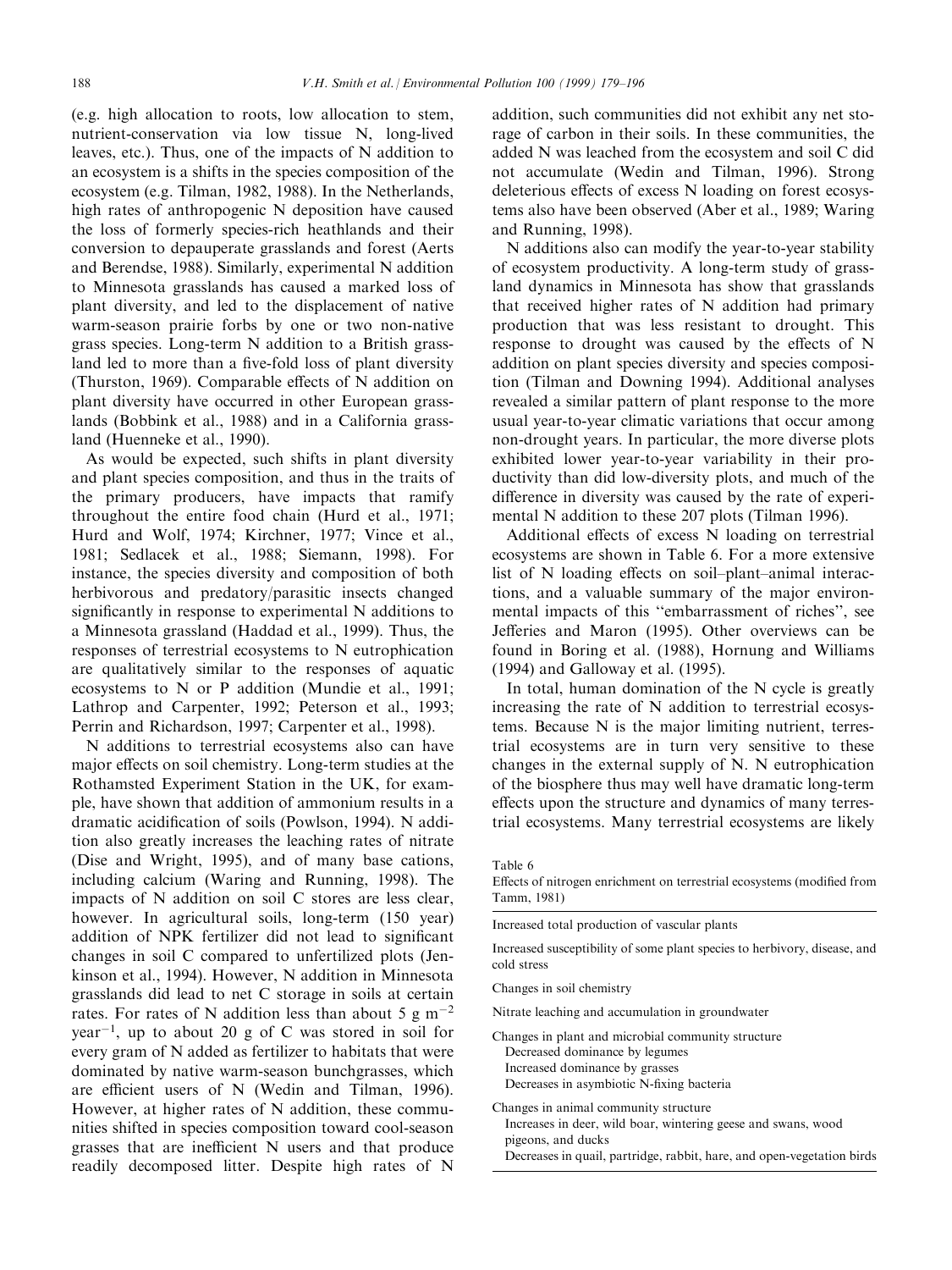to lose plant, herbivore, and predator species diversity. They are also likely to exhibit pronounced shifts in species composition to favor once-rare species, which are often non-native weeds. Because of leaching, the soils will tend to become increasingly impoverished in elements other than N. Although the N-enhanced rate of terrestrial primary productivity may be higher for a period of time, it also may be more variable and less stable.

If the observed short-term effects of high experimental rates of N addition described above are indicative of the long-term effects of chronic, lower rates of N deposition, we conclude that most of the terrestrial ecosystems of the world are likely to be dramatically transformed over the next century by anthropogenic N eutrophication. As is true of aquatic ecosystems, the successful management and control of eutrophication in terrestrial ecosystems will be based upon objective estimates of critical N loading (e.g. Wilson et al., 1995). These critical loads are indices of ecosystem susceptibility, defined as a quantitative estimate of exposure to ammonium or nitrate, below which detectable changes in ecosystem structure and function do not appear to occur; essentially a critical load is the amount of N deposition that an ecosystem can tolerate without damage (Jefferies and Maron, 1997). A complete management framework will also require the identification and delineation of the source areas that contribute to N deposition, and the development of models that relate N source strengths to actual N deposition rates (for a parallel example concerning S source strengths, S deposition, and critical S loads in acidification control, see Figs. 33 and 34 in Likens and Bormann, 1995).

# 5. Possible effects of altered nutrient fluxes on atmospheric carbon dioxide concentrations

As we have seen in the above discussions of eutrophication, nutrient limitation of primary production is very common in the biosphere. Moreover, primary production by terrestrial and aquatic ecosystems contributes to the sequestration of atmospheric  $CO<sub>2</sub>$ , and thus serves as an important sink in the global C cycle. Widespread evidence for N limitation of terrestrial and aquatic primary productivity thus implies that recent increases in anthropogenic loadings of inorganic N to the biosphere potentially could contribute to an enhancement of C uptake and storage by the world's biota (cf. Peterson and Melillo, 1985; Paerl, 1993, 1995; Schindler and Bayley, 1993; Schimel, 1995). We address this important secondary effect of eutrophication briefly in the next section.

Several potential estimates for N-stimulated C uptake by plants have appeared in the literature, ranging in magnitude from ca. 0.2 to 1.2 Gt C year<sup> $-1$ </sup> (Peterson and Melillo, 1985; Schlesinger, 1993; Hudson et al.,

1994; Townshend et al., 1994). However, there are very large uncertainties associated with not only with these values, but also for current estimates of the C pool sizes and flux strengths used to develop global  $C$  budgets. Given such uncertainties, and the impacts of other environmental phenomena such as the El Niño-Southern Oscillation (ENSO) (Keeling and Revelle, 1991; Williams, 1997), the question immediately arises as to how we could detect such an effect of eutrophication on a global scale. In this section, we report very preliminary evidence suggesting that anthropogenic  $NO<sub>x</sub>$ emissions associated with fossil fuel combustion may be correlated with the rate of  $CO<sub>2</sub>$  loss from the atmosphere to the biosphere, as estimated from atmospheric  $CO<sub>2</sub>$  measurements at Mauna Loa during 1960–80.

We (V.H.S. and J.C.N.) have used empirical statistical methods as a preliminary inspection tool in our attempt to look for possible effects of  $N$  eutrophication on the global carbon cycle. We first compiled estimates of annual total C emissions from the combustion of natural gas, liquid and solid fuels, and from global cement production (Marland et al., 1988). We also digitized data from one report of estimated  $CO<sub>2</sub>$  release from terrestrial biota and soils due to changes in land use (Houghton, 1986). Although there is disagreement about the accuracy of estimates of biotic release (Detwiler and Hall, 1988; Houghton 1988), these data nonetheless provided a consistent index of trends in net biotic C flux during the period  $1958-80$ . The sum of these sources provided an estimate of total annual C inputs to the atmosphere. As in Enting and Pearman (1986), we used annual mean  $CO<sub>2</sub>$  concentrations measured at Mauna Loa (Keeling, 1988) as an index of trends in atmospheric  $CO<sub>2</sub>$ . Sea-surface temperature anomalies reported by Barber (1988) were used as an index of potential effects of the ENSO (Keeling and Revelle, 1985).

The net removal rate of C from the atmosphere by all sinks in this initial analysis was estimated as the difference between the annual growth rate of  $CO<sub>2</sub>$  at Mauna Loa (ppm year $^{-1}$ ) and the estimated total annual input from all of the above C sources to the atmosphere (Gt C  $year<sup>-1</sup>$ ). A multiple regression analysis of these data suggested that a significant portion of the variability in net C removal was associated with the ENSO, but also suggested that the net removal rate during  $1958-80$ increased at a rate of ca.  $0.054$  Gt C year<sup>-1</sup> (Table 7). Both of these effects can also be seen in a graphical analysis of the atmospheric  $CO<sub>2</sub>$  data and fossil fuel emissions made by Keeling (1983).

The apparent increase in net annual C removal rate suggested by Table 7 is generally consistent with the hypothesis that global rates of net primary production may have increased during the past several decades. One potential explanation for this trend is a recent stimulation of plant growth in the biosphere due to increased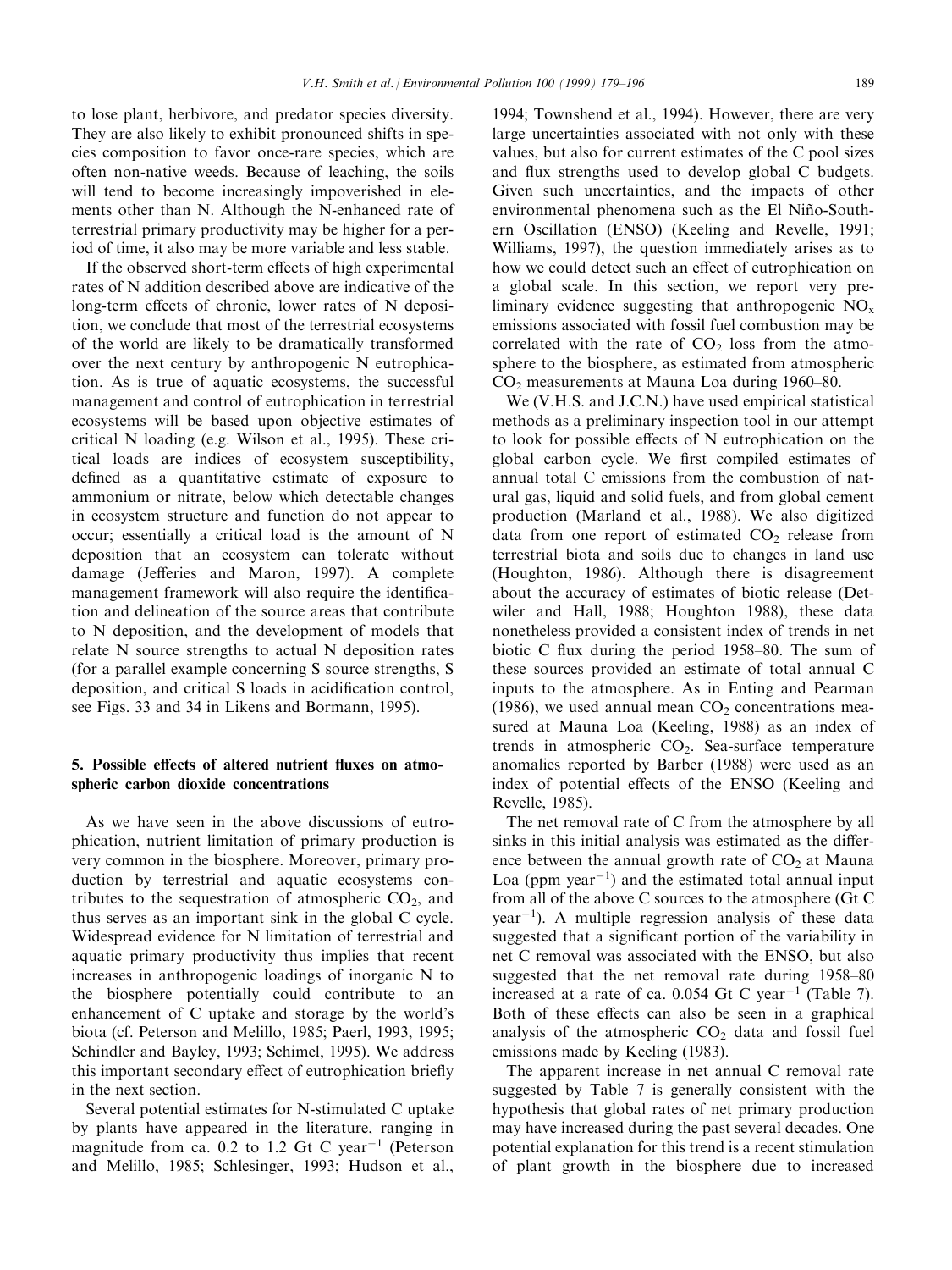Table 7

Results of a multiple regression analysis of net carbon removal rates (Gt C year<sup>-1</sup>) on year and on sea-surface temperature anomalies ( $^{\circ}$ C) observed at Chicama, Perua

| Source                      |         | Estimate            |          | SЕ          | T                  | p     |
|-----------------------------|---------|---------------------|----------|-------------|--------------------|-------|
| Constant<br>Sea-surface     |         | 102.004<br>$-0.678$ |          | 46.38 2.20  | $0.22 -3.13 0.006$ | 0.040 |
| temperature anomaly<br>Year | 0.054   |                     |          | $0.02$ 2.29 | 0.034              |       |
| Source                      |         | ANOVA <sup>b</sup>  |          |             |                    |       |
|                             | Df      | SS                  | $MS$ $F$ |             | $\boldsymbol{p}$   | $R^2$ |
| Regression<br>Error         | 2<br>19 | 8.09<br>9.23        | 0.49     | 4.05 8.33   | 0.003 0.467        |       |

<sup>a</sup> The sea-surface temperature data were digitized from Fig. 9.2 in Barber (1988).

anthropogenic fluxes of  $N$  to the atmosphere. We performed a preliminary statistical test of this hypothesis using estimates of global  $NO<sub>x</sub>$  emissions from fossil fuel combustion, which increased steadily during the period 1960–80 (Hameed and Dignon, 1988). When these data were included in a subsequent multiple regression analysis, we found a significant positive effect of NOx emissions on net C removal (Table 8).

This provisional analysis suggests that N enrichment from fossil fuel combustion could have significantly enhanced global primary production during the past several decades. However, the processes that affect the N cycle, and its effects on the biological pump, are very complex (Falkowski, 1997). In this very provisional modeling effort we have considered only the possible effects of anthropogenic oxidized  $N$  emissions to the atmosphere. We have not yet been able to perform a larger test that includes global estimates of anthropogenic NH<sub>y</sub> emissions (Schlesinger and Hartley, 1992); similarly, we did not consider the possible effects of atmospheric dissolved organic N deposition, which also may be biologically available for plant growth (e.g. Chapin et al., 1993; Paerl, 1997; Peierls and Paerl, 1997). Moreover, we have not been able to include in our very simple model structure the additional stimulatory effects that direct fluvial N inputs to the world's oceans potentially may have upon  $CO<sub>2</sub>$  fixation and sequestration by coastal marine ecosystems; neither have we been able consider the potential moderating effects that food web structure may have upon marine  $CO<sub>2</sub>$  fixation and sequestration (cf. Huntley et al., 1991; Ingrid et al., 1996; Schindler et al., 1997). We also note that many other factors have covaried with anthropogenic  $NO<sub>x</sub>$  emissions during this time period, and we recognize that alternative hypotheses could be proposed which do not rely upon the N enrichment of primary production. The above statistical analyses thus constitute far from a complete analysis of the potential

#### Table 8

Results of a multiple regression analysis of net carbon removal rates (Gt C year<sup>-1</sup>) on oxidized nitrogen emissions to the atmosphere (NO<sub>y</sub>, Mt N year<sup>-1</sup>) and on sea-surface temperature anomalies ( $\rm ^{\circ}C$ ) observed at Chicama, Perua

| Source                                 |         | Estimate           |    | SE.                             | T              |                  | р              |
|----------------------------------------|---------|--------------------|----|---------------------------------|----------------|------------------|----------------|
| Constant<br>Sea-surface                |         | 2.545<br>$-0.706$  |    | 0.704 3.62                      | $0.224 - 3.15$ |                  | 0.002<br>0.005 |
| temperature anomaly<br>$NOv$ emissions |         | 0.087              |    | 0.037 2.36                      |                |                  | 0.030          |
| Source                                 |         | ANOVA <sup>b</sup> |    |                                 |                |                  |                |
|                                        | Df      |                    | SS | $MS$ $F$                        |                | $\boldsymbol{p}$ | $R^2$          |
| Regression<br>Error                    | 2<br>18 |                    |    | 8.021 4.011 8.03<br>8.987 0.499 |                |                  | 0.003 0.472    |

<sup>a</sup> The data for global  $NO_v$  emissions were digitized from Fig. 1 in Hameed and Dignon (1988); values for 1961-65 and 1975 were interpolated.

<sup>b</sup> ANOVA, analysis of variance.

sensitivity of the global C budget to anthropogenic N emissions, and we note that future changes in land use alone could result in either the net addition or the net storage of hundreds of Gt C during the next several centuries (Schimel, 1995).

Human alterations of the  $N$  cycle may have effects that are visible at the scale of the global atmosphere (Schimel, 1995), and that the provisional analyses presented here provide very preliminary evidence that is generally consistent with the hypothesis that anthropogenic  $NO<sub>x</sub>$  emissions to the atmosphere may influence atmospheric  $CO<sub>2</sub>$  concentrations. We also stress that we cannot evaluate the extent to which this potential consequence of cultural eutrophication (if it is actually present) will continue in the future, because of the important issue of N saturation in terrestrial ecosystems. As stressed by Schimel et al. (1995), the uptake of atmospheric  $CO<sub>2</sub>$  due to long-term increases in N deposition could increase as human N pollution increases; however, this increase may occur only up to a critical threshold loading value, beyond which any additional N input will cause significant ecosystem degradation (cf. Aber et al., 1989; Schultze, 1989; Waring and Running, 1998). More detailed studies are needed in order to accept or reject the tentative conclusions that we have drawn here, and we urge further additional research and modeling efforts to expand our understanding of the links between anthropogenic N inputs and the global C cycle.

## Acknowledgements

The senior author (V.H.S.) sincerely thanks Karl Havens, Bill Manning, and Elsevier Science for their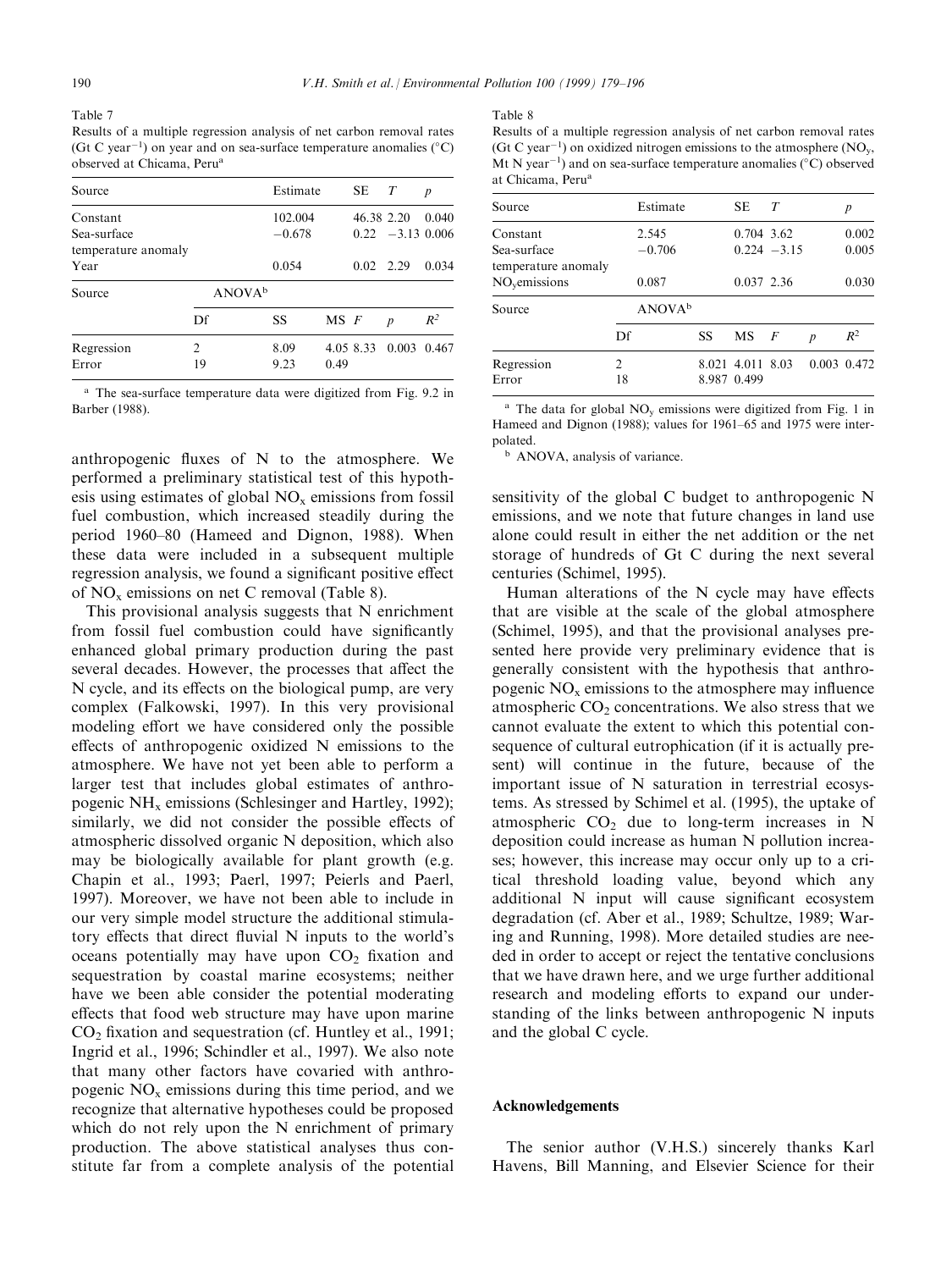invitation to present this material at the First International Symposium on Issues in Environmental Pollution, and for the opportunity to write this paper. The carbon cycling research was supported by National Science Foundation grant No. BSR-8717638 to V.H.S., and by a National Science Foundation Graduate Fellowship to J.C.N. Both V.H.S. and J.C.N thank G. Marland and T.A. Boden of the Oak Ridge Carbon Dioxide Information Analysis Center for generously providing two of the data sets analyzed in this study. We also thank thank R.K. Peet, P.S. White, and especially W.H. Schlesinger for their very constructive comments on early versions of the carbon cycling section.

## References

- Aber, J.D., Nadelhoffer, K.J., Steudler, P., Melillo, J., 1989. Nitrogen saturation in northern forest ecosystems. BioScience 39, 378-386.
- Aerts, R., Berendse, F., 1988. The effect of increased nutrient availability on vegetation dynamics in wet heathlands. Vegetatio 76, 63 69.
- Anderson, D.M., Garrison, D.J., 1997. The ecology and oceanography of harmful algal blooms. Limnology and Oceanography 42, 1009±1305.
- Bachmann, R.W., 1981. Prediction of total nitrogen in lakes and reservoirs. In: Restoration of Lakes and Inland Waters (US EPA 440/5-81-010). US Environmental Protection Agency, Washington, D.C, pp. 320-324.
- Bachmann, R.W., 1984. Calculation of phosphorus and nitrogen loadings to natural and artificial lakes. Verhandlungen der Internationale Vereinigung für Theoretische und Angewandte Limnologie 22, 239-243.
- Baker, L.A., Brezonik, P.L., Kratzer, C.R., 1981. Nutrient Loading-Trophic State Relationships in Florida Lakes (Publication No. 56). Florida Water Resources Research Center, University of Florida, Gainesville, FL.
- Baker, L.A., Brezonik, P.L., Kratzer, C.R., 1985. Nutrient loading models for Florida lakes. Lake and Reservoir Management: Practical Implications. North American Lake Management Society, Merrifield, VA, pp. 253-258.
- Barber, R.T., 1988. Ocean basin ecosystems. In: Pomeroy, L.R., Alberts, J.J. (Eds.), Concepts of Ecosystem Ecology. Springer, New York, pp. 171–193.
- Basu, B.K., Pick, F.R., 1996. Factors regulating phytoplankton and zooplankton biomass in temperate rivers. Limnology and Oceanography 41, 1572-1577.
- Bobbink, R., Bik, L., Willems, J.H., 1988. Effects of nitrogen fertilization on vegetation structure and dominance of Brachypodium pinnatum (L.) Beauv. in chalk grassland. Acta Botanica Neerlandica 37, 231±242.
- Boring, L.R., Swank, W.T., Waide, J.B., Henderson, G.S., 1988. Sources, fates, and impacts of nitrogen inputs to terrestrial ecosystems: review and synthesis. Biogeochemistry  $6$ , 119-159.
- Bottsford, L.W., Castilla, J.C., Peterson, C.H., 1997. The management of fisheries and marine ecosystems. Science 277, 509-515.
- Bundy, M.M., 1992. Estuarine management from a global economic perspective. Water Science and Technology 26, 2735–2739.
- Burkholder, J.M., Glasgow, H.B. Jr., 1997. Pfiesteria piscicida and other *Pfiesteria*-like dinoflagellates: behavior, impacts, and environmental controls. Limnology and Oceanography 42, 1052-1075.
- Burkholder, J.M., Noga, E.J., Hobbs, C.W., Glasgow, H.B. Jr., Smith, S.A., 1992. New "phantom" dinoflagellate is the causative agent of major estuarine fish kills. Nature 358, 407-410.
- Canfield, D.E. Jr., Bachmann, R.W., 1981. Prediction of total phosphorus concentrations, chlorophyll a, and Secchi depths in natural and artificial lakes. Canadian Journal of Fisheries and Aquatic Sciences 38, 414-423.
- Caraco, N.F., 1995. Influence of human populations on P transfers to aquatic ecosystems: a regional scale study using large rivers. In: Tiessen, H. (Ed.), Phosphorus in the Global Environment. John Wiley, New York, pp. 235-244.
- Carmichael, W.W., 1991. Toxic freshwater blue-green algae (cyanobacteria): an overlooked health threat. Health Environ. Digest 5, 1-4.
- Carpenter, S.R., Bolgrien, D., Lathrop, R.C., Stowe, C.A., Reed, T., Wilson, M.A., 1997. Ecological and economic analysis of lake eutrophication by nonpoint pollution. Australian Journal of Ecology 23, 68-79.
- Carpenter, S.R., Caraco, N.F., Correll, D.L., Howarth, R.W., Sharpley, A.N., Smith, V.H., 1998. Nonpoint pollution of surface waters with phosphorus and nitrogen. Ecological Applications 8, 559-568.
- Carpenter, S.R., Christensen, D.L., Cole, J.J., Cottingham, K.L., He, X., Hodgson, J.R., Kitchell, J.F., Knight, S.E., Pace, M.L., Post, D.M., Schindler, D.E., Voichick, N., 1995. Biological control of eutrophication. Environmental Science and Technology 29, 784-786.
- Carpenter, S.R., Ludwig, D., Brock, W.A., 1999. Management of eutrophication for lakes subject to potentially irreversible change. Ecological Applications 9, (in press).
- Carvalho, L., Beklioglu, M., Moss, B., 1995. Changes in a deep lake following sewage diversion—a challenge to the orthodoxy of external phosphorus control as a restoration strategy? Freshwater Biology 34, 399-410.
- Chapin, F.S. III, Moilanen, L., Kielland, K., 1993. Preferential use of organic nitrogen for growth by a non-mycorrhizal arctic sedge. Nature 361, 150-153.
- Chapin, F.S. III, Walker, B.H., Hobbs, R.J., Hooper, D.U., Lawton, J.H., Sala, O.E., Tilman, D., 1997. Biotic control over the functioning of ecosystems. Science 277, 500-504.
- Cole, J.J., Peierls, B.L., Caraco, N.F., Pace, M.L., 1993. Nitrogen loading of rivers as a human-driven process. In: McDonnell, M.J., Pickett, S.T.A. (Eds.), Humans as components of ecosystems. Springer, New York, pp. 141-157.
- Cooke, G.D., Welch, E.B., Peterson, S.A., Newroth, P.R., 1993. Restoration and manangement of lakes and reservoirs, Lewis Publishers, Boca Raton, FL.
- Correll, D.L., 1958. Alteration of the Productivity of a Trout Stream by the Addition of Phosphate. M.S. thesis, Michigan State University, East Lansing, MI.
- Correll, D.L., 1998. The role of phosphorus in the eutrophication of receiving waters: a review. Journal of Environmental Quality 27,  $261 - 266$ .
- Culotta, E., 1992. Red menace in the world's oceans. Science 257, 1476±1477.
- de Bernardi, R., Calderoni, A., Mosello, R., 1996. Environmental problems in Italian lakes, and lakes Maggiore and Orta as successful examples of correct management leading to restoration. Verhandlungen der Internationale Vereinigung für Theoretische und Angewandte Limnologie 26, 123-138.
- de Jonge, V.N., 1990. Response of the Dutch Wadden Sea ecosystem to phosphorus discharges from the River Rhine. Hydrobiologia 195,  $49-62.$
- Detwiler, R.P., Hall, C.A.S., 1988. Tropical forests and the global carbon cycle. Science 239, 42-47.
- Dillon, P.J., Rigler, F.H., 1974. The phosphorus-chlorophyll relationship in lakes. Limnology and Oceanography 19,  $767-773$ .
- Dillon, P.J., Rigler, F.H., 1975. A simple method for predicting the capacity of a lake for development based on lake trophic state. Journal of the Fisheries Research Board of Canada 31, 1518-1531.
- Dise, N.B., Wright, R.F., 1995. Leaching from European forests in relation to N deposition. Forest Ecology and Management 71, 153-161.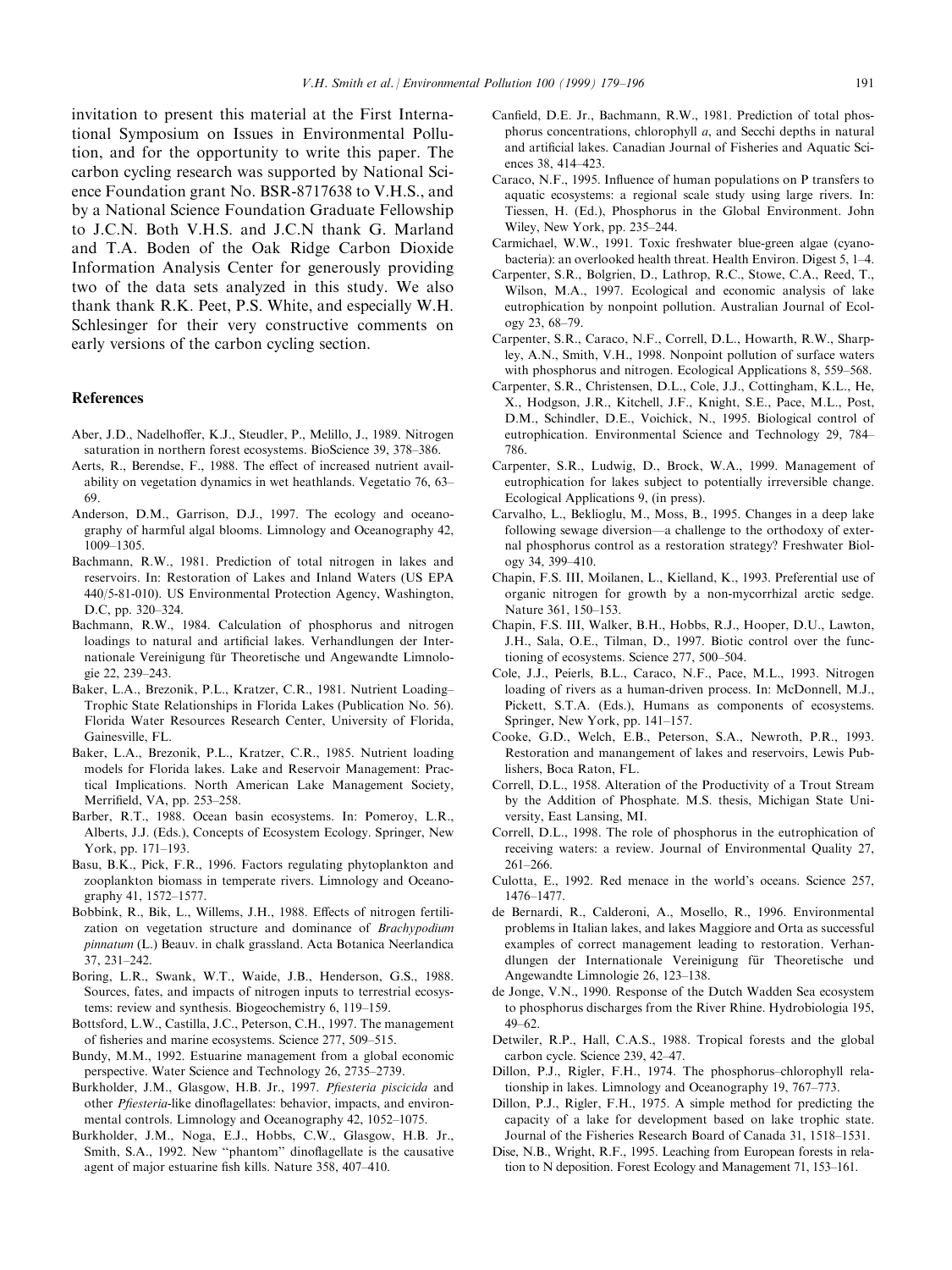- Dobson, A.P., Bradshaw, A.D., Baker, A.J.M., 1997. Hopes for the future: restoration ecology and conservation biology. Science 277, 515±522.
- Dodds, W.K., Smith, V.H., Zander, B., 1997. Developing nutrient targets to control benthic chlorophyll levels in streams: a case study of the Clark Fork River. Water Research 31, 1738-1750.
- Dodds, W.K., Jones, J.R., Welch, E.B., 1998. Suggested classification of stream trophic state: distributions of temperate stream types by chlorophyll, total nitrogen, and phosphorus. Water Research 32, 1455±1462.
- Downing, J.A., 1997. Marine nitrogen:phosphorus stoichiometry and the global N:P cycle. Biogeochemistry  $37, 237-252$ .
- Edmondson, W.T., 1991. The uses of ecology: Lake Washington and beyond. University of Washington Press, Seattle, WA.
- Edmondson, W.T., 1993. Eutrophication effects on the food chains of lakes: long-term studies. Memoire dell'Istituto Italiano di Idrobiologia 52, 113-132.
- Edmondson, W.T., 1994. Sixty years of Lake Washington: a curriculum vitae. Lake Reservoir Management 10, 75-84.
- Edmondson, W.T., 1995. Eutrophication. Encyclopedia of Environmental Biology, vol. 1. Academic Press, New York, pp.697-703.
- Edmondson, W.T., Litt, A.N., 1982. Daphnia in Lake Washington. Limnology and Oceanography 27, 272-293.
- Elwood, J.W., Newbold, J.D., Trimble, A.F., Stark, R.W., 1981. The limiting role of phosphorus in a woodland stream ecosystem: effects of P enrichment on leaf decomposition and primary producers. Ecology 62, 146-158.
- Enting, I.G., Pearman, G.I., 1986. The use of observations in calibrating and validating carbon cycle models. In: Trabalka, J.R., Reichle, D.E. (Eds.), The Changing Carbon Cycle: a Global Analysis. Springer, New York, pp. 425-458.
- Falkowski, P., 1997. Evolution of the nitrogen cycle and its influence on the biological sequestration of  $CO<sub>2</sub>$  in the ocean. Nature 387, 272–275.
- Foy, R.H., Withers, P.J.A., 1995. The contribution of agricultural phosphorus to eutrophication. In: Proceedings No. 365. The Fertiliser Society, Greenhill House, Thorpewood, Peterborough, UK.
- Foy, R.H., Smith, R.V., Jordan, C., Lennox, S.D., 1995. Upward trend in soluble phosphorus loadings to Lough Neagh despite phosphorus reduction at sewage treatment works. Water Research 29, 1051±1063.
- Foy, R.H., Gibson, C.E., Champ, T., 1996. The effectiveness of restricting phosphorus loading from sewage treatment works as a means of controlling eutrophication in Irish lakes. In: Giller, P.S., Miller, A.A. (Eds.), Disturbance and Recovery of Ecological Systems. Royal Irish Academy, Dublin, Ireland, pp. 134-152.
- Galloway, J.N., Schlesinger, W.H., Levy, H. II, Michaels, A, Schnoor, J.L., 1995. Nitrogen fixation: anthropogenic enhancement-environmental response. Global Biogeochemical Cycles 9, 235-252.
- Giovanardi, F., Tromellini, E., 1992. Statistical assessment of trophic conditions. Application of the OECD methodology to the marine environment. In: Vollenweider, R.A., Marchetti, R., Viviani, R. (Eds.), Marine Coastal Eutrophication. The Response of Marine Transitional Systems to Human Impact: Problems and Perspectives for Restoration. Science of the Total Environment Supplement 1992. Elsevier Science Amsterdam, The Netherlands, pp. 211-233.
- Gregory, S.V., 1980. Effects of Light, Nutrients and Grazing on Periphyton Communities in Streams. Ph.D. thesis, Oregon State University, Corvallis, OR.
- Grimm, N.B., Fisher, S.G., 1986. Nitrogen limitation in a Sonoran Desert stream. Journal of the North American Benthological Society  $5, 2-15$ .
- Haddad, N.M., Haarstad, J., Tilman, D., 1999. The effects of longterm nitrogen loading on grassland insect communities. Ecology (submitted).
- Håkanson, L., 1994. A review of effect-dose-sensitivity models for aquatic ecosystems. Internationale Revue der Gesamten Hydrobiologie 79, 621-667.
- Hameed, S., Dignon, J., 1988. Changes in the geographical distributions of global emissions of  $NO<sub>x</sub>$  and  $SO<sub>x</sub>$  from fossil-fuel combustion between 1966 and 1980. Atmospheric Environment 22, 441-449.
- Harper, D., 1992. Eutrophication of Freshwaters: Principles, Problems, Restoration, Chapman and Hall, New York.
- Hecky, R.E., Kilham, P., 1988. Nutrient limitation of phytoplankton in freshwater and marine environments: a review of recent evidence on the effects of enrichment. Limnology and Oceanography 33, 796-822.
- Hershey, A.E., Hiltner, A.L., Hullar, M.A.J., Miller, M.C., Vestal, J.R., Lock, M.A., Rundle, S., 1988. Nutrient influence on a stream grazer: Orthocladius microcommunities respond to nutrient input. Ecology 69, 1383-1392.
- Hessen, D.O., Vadstein, O., Magnusson, J., 1992. Nitrogen to Marine Areas: on the Application of a Critical Load Concept. Background document to the workshop "Critical Loads for Nitrogen" in Lökeberg, Sweden, 6-10 April 1992. Environment Canada and Nordic Council of Ministers, NORD, 41.
- Hessen, D.O., Hindar, A., Holtan, G., 1997. The significance of nitrogen runoff for eutrophication of freshwater and marine recipients. Ambio 26.
- Hill, W.R., Knight, A.W., 1988. Nutrient and light limitation of algae in two northern California streams. Journal of Phycology 24, 125–132.
- Houghton, R.A., 1986. Estimating changes in the carbon content of terrestrial ecosystems from historical data. In: Trabalka, J.R., Reichle, D.E. (Eds.), The Changing Carbon Cycle: a Global Analysis. Springer, New York, pp. 175-193.
- Houghton, R.A., 1988. The global carbon cycle. Science 241, 1736.
- Horner, R.R., Welch, E.B., Seeley, M.R., Jacoby, J.M., 1990. Reponses of periphyton to changes in current velocity, suspended sediment and phosphorus concentration. Freshwater Biology 24, 215±232.
- Hornung, M., Williams, M.L., 1994. Impacts of Nitrogen Deposition in Terrestrial Ecosystems, UK Group on Impacts of Atmospheric Nitrogen, London.
- Howarth, R.W., 1988. Nutrient limitation of net primary production in marine ecosystems. Annual Review of Ecology and Systematics 19, 898±910.
- Howarth, R.W., 1993. The role of nutrients in coastal waters. In: Managing Wastewater in Coastal Urban Areas. Report from the National Research Council Committee on Wastewater Management for Coastal Urban Areas. National Academy Press, Washington, D.C. pp. 77–202.
- Howarth, R.W., Jensen, H., Marino, R., Postma, H., 1995. Transport to and processing of P in near-shore and oceanic waters. In: Tiessen, H. (Ed.), Phosphorus in the Global Environment: Transfers, Cycles and Management. SCOPE54. Wiley, Chichester, UK, pp. 323-345.
- Howarth, R.W., Billen, G., Swaney, D., Townsend, A., Jaworski, N., Lajtha, K., Downing, J.A., Elmgren, R., Caraco, N., Jordan, T., Berendse, F., Freney, J., Kudeyarov, V., Murdoch, P., Zhao-Liang, Z., 1996. Regional nitrogen budgets and riverine  $N \& P$  fluxes for the drainages to the North Atlantic Ocean: natural and human influences. Biogeochemistry 35, 75-139.
- Hoyer, M.V., Jones, J.R., 1983. Factors affecting the relation between phosphorus and chlorophyll a in midwestern reservoirs. Canadian Journal of Fisheries and Aquatic Sciences 40, 192-199.
- Hrbácek, J., Dvoráková, M., Korínek, M., Procházková, L., 1961. Demonstration of the effect of the fish stock on the species composition of zooplankton and the intensity of metabolism of the whole plankton association. Verhandlunger der Internationale Vereinigung für Theoretische und Angewandte Limnologie 14, 192–195.
- Hudson, R.J.M., Gherini, S.A., Goldstein, R.A., 1994. Modeling the global carbon cycle: nitrogen fertilization of the terrestrial biosphere and the 'missing'  $CO<sub>2</sub>$  sink. Global Biogeochemical Cycles 8, 307 $-$ 333.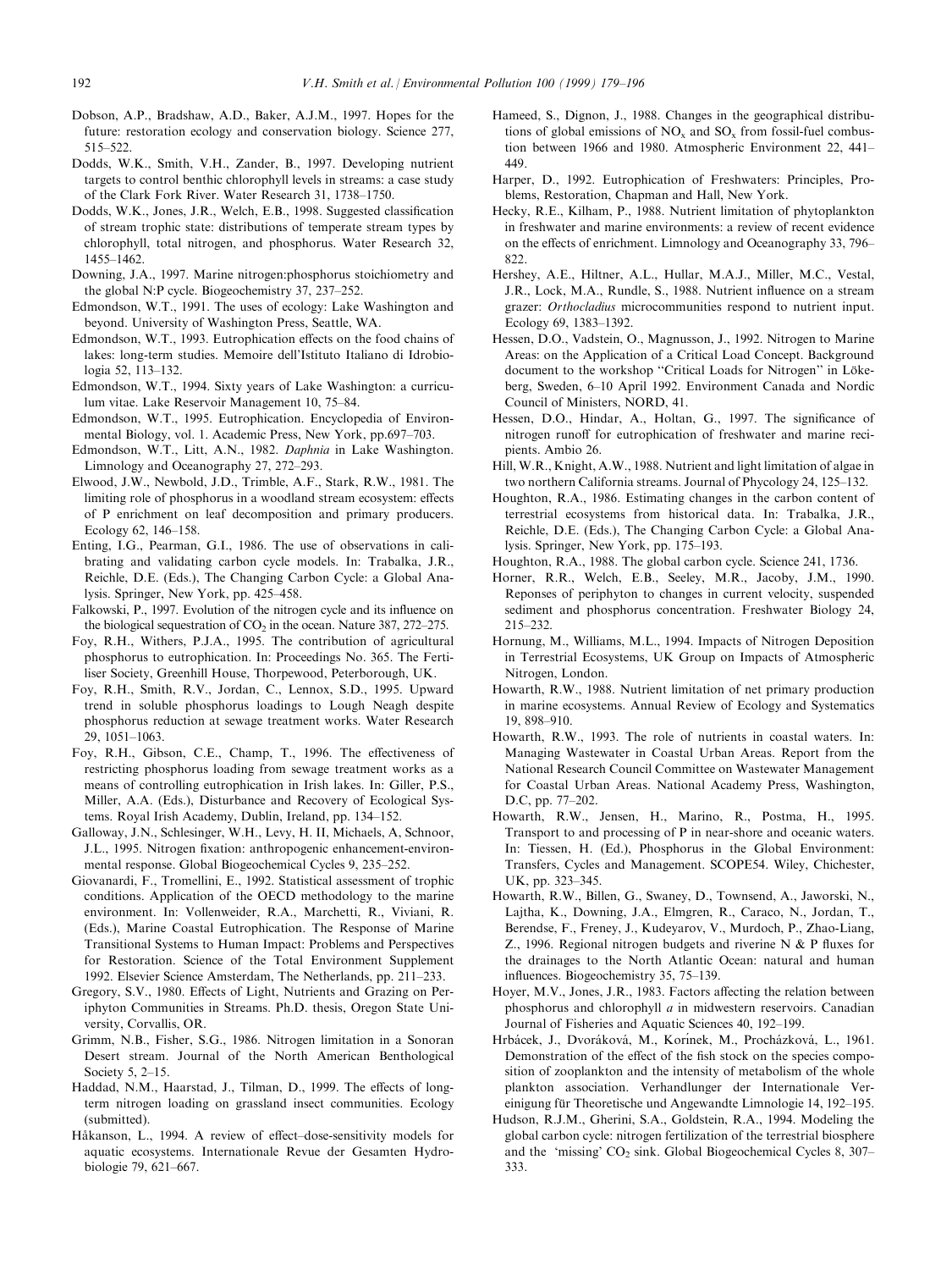- Huenneke, L.F., Hamburg, S.P., Koide, R., Mooney, H.A., Vitousek, P.M., 1990. Effects of soil resources on plant invasion and community structure in California serpentine grassland. Ecology 71, 478 $-$ 491.
- Huntley, M.E., Lopez, M.D.G., Karl, D.M., 1991. Top predators in the Southern Ocean: a major leak in the biological carbon pump. Science 253, 64-66.
- Huntsman, A.G., 1948. Fertility and fertilisation of streams. Journal of the Fisheries Research Board of Canada 7, 248-253.
- Hurd, L.E., Mellinger, M.V., Wolf, L.L., McNaughton, S.J., 1971. Stability and diversity at three trophic levels in terrestrial successional ecosystems. Science 173, 1134-1136.
- Hurd, L.E., Wolf, L.L., 1974. Stability in relation to nutrient enrichment in arthropod consumers of old-field successional ecosystems. Ecological Monographs 44, 465-482.
- Hutchinson, G.E., 1969. Eutrophication, past and present. Eutrophication: Causes, Consequences, Correctives. National Academy of Sciences, Washington, D.C, pp. 17-26.
- Hutchinson, G.E., 1973. Eutrophication. The scientific background of a contemporary practical problem. American Scientist 61, 269-279.
- Hynes, H.B.N., 1969. The enrichment of streams. Eutrophication: Causes, Consequences, Correctives. National Academy of Sciences, Washington, D.C, pp. 188-196.
- Ilus, E., Keskitalo, J., 1987. Phytoplankton in the sea around the Loviisa nuclear power station, south coast of Finland. Annales Botanica Fennici 24, 35-61.
- Ingrid, G., Andersen, T., Vadstein, O., 1996. Pelagic food webs and eutrophication of coastal waters: impact of grazers on algal communities. Marine Pollution Bulletin 33, 22–35.
- Jaworski, N.A., Howarth, R.W., Hetling, L.J., 1997. Atmospheric deposition of nitrogen oxides onto the landscape contributes to coastal eutrophication in the northeast United States. Environmental Science and Technology 31, 1995-2004.
- Jefferies, R.L, Maron, J.L., 1997. The embarrassment of riches: atmospheric deposition of nitrogen and community and ecosystem processes. Trends in Ecology and Evolution 12, 74–78.
- Jenkinson, D.S., Bradbury, N.J., Coleman, K., 1994. How the Rothamsted classical experiments have been used to develop and test models for the turnover of carbon and nitrogen in soil. In: Leigh, R.A., Johnston, A.E. (Eds.), Long-term Experiments in Agricultural and Ecological Sciences. CAB International, Wallingford, UK, pp.  $117-138$ .
- Johansson, J.O.R., Lewis, R.R., III., 1992. Recent improvements in water quality and biological indicators in Hillsborough Bay, a highly impacted subdivision of Tampa Bay, Florida, USA. In: Vollenweider, R.A., Marchetti, R., Viviani, R. (Eds.), Marine Coastal Eutrophication. The Response of Marine Transitional Systems to Human Impact: Problems and Perspectives for Restoration. Science of the Total Environment Supplement 1992. Elsevier Science, Amsterdam, The Netherlands, pp. 1199-1216.
- Johnson, G., Volent, Z., Tangen, K., Sakshaug, E., 1997. Time series of harmful and benign phytoplankton blooms in Northwest European waters using the Seawatch buoy system. In: Kahru, M., Brown, C.W. (Eds.), Monitoring Algal Blooms: New Techniques for Detecting Large-Scale Environmental Change, pp. 113-141. Springer-Verlag, New York.
- Jones, J.R., Bachmann, R.W., 1976. Prediction of phosphorus and chlorophyll levels in lakes. Journal of the Water Pollution Control Federation 48, 2176-2182.
- Jones, J.R., Smart, M.M., Burroughs, J.N., 1984. Factors related to algal biomass in Missouri Ozark streams. Verhandlungen der Internationale Vereinigung für Theoretische und Angewandte Limnologie 22, 1867-1875.
- Keeling, C.D., 1983. The global carbon cycle: what we know and what we could know from atmospheric, biospheric, and oceanic observations. In Proceedings: Carbon Dioxide Research Conference: Carbon Dioxide, Science and Consensus, CONF-820970. US

Department of Energy, Washington, D.C, pp. II.3-II.62.

- Keeling, C.D., 1988. Atmospheric CO<sub>2</sub> Concentrations–Mauna Loa, Observatory, Hawaii, 1958-1987. Carbon Dioxide Information Analysis Center Numerical Data Package NDP-001/R1, Oak Ridge National Laboratory, Oak Ridge, TN.
- Keeling, C.D., Revelle, R., 1985. Effects of El Niño/Southern Oscillation on the atmospheric content of carbon dioxide. Meteoritics 20, 437±450.
- Kennish, M., 1998. Pollution Impacts on Marine Biotic Communities, CRC Press, Boca Raton, FL.
- Ketchum, B., 1969. Eutrophication of estuaries. Eutrophication: Causes, Consequences, Correctives. National Academy of Sciences, Washington, D.C, pp. 197-209.
- Kirchner, T, 1977. The effects of resource enrichment on the diversity of plants and arthropods in a shortgrass prairie. Ecology 58, 1334–1344.
- Köhler, J., Gelbrecht, J., 1998. Interactions between phytoplankton dynamics and nutrient supply along the lowland river Spree, Germany. Verhandlungen der Internationale Vereinigung für Theoretische und Angewandte Limnologie 26, 1045-1049.
- Kratzer, C.R., 1979. Application of Input-Output Models to Florida Lakes. M.S. thesis, University of Florida, Gainesville, FL.
- Krewer, J.A., Holm, H.W., 1982. The phosphorus-chlorophyll a relationship in periphytic communities in a controlled ecosystem. Hydrobiologia 94, 173-176.
- Lapointe, B.E., Clark, M.W., 1992. Nutrient inputs from the watershed and coastal eutrophication in the Florida Keys. Estuaries 15, 465±476.
- Lathrop, R.C., Carpenter, S.R., 1992. Zooplankton and their relationship to phytoplankton. In: Kitchell, J.F. (Ed.), Food web management: a case study of Lake Mendota. Springer, New York, pp. 127–150.
- Laws, E.A., 1993. Aquatic pollution, 3rdWiley, New York.
- Likens, G.E., Bormann, F.H., 1995. Biogeochemistry of a Forested Ecosystem, 2nd ed., Springer, New York.
- Lohman, K., Jones, J.R., 1999. Nutrient-sestonic chlorophyll relations in northern Ozark streams. Canadian Journal of Fisheries and Aquatic Sciences (in press).
- Lohman, K., Jones, J.R., Baysinger-Daniel, C., 1991. Experimental evidence for nitrogen limitation in a northern Ozark stream. Journal of the North American Benthological Society 10, 14-23.
- Lohman, K., Priscu, J.C., 1992. Physiological indicators of nutrient deficiency in *Cladophora* (Chlorophyta) in the Clark Fork of the Columbia River, Montana. Journal of Phycology 28, 443-448.
- Malakoff, D., 1998. Death by suffocation in the Gulf of Mexico. Science 281, 190-192.
- Malone, T.C., Màlej, A., Smodlaka, N., 1996. Trends in land-use, water quality and fisheries: a comparison of the Northern Adriatic Sea and the Chesapeake Bay. Periodicum Biologorum 98, 137–148.
- Marland, G., Boden, T., Griffin, R.C., Huang, S.F., Kanciruk, P., Nelson, T.R. 1988. Estimates of CO<sub>2</sub> Emissions from Fossil Fuel Burning and Cement Manufacturing Based on the United Nations Energy Statistics and the U.S. Bureau of Mines Cement Manufacturing Data. Carbon Dioxide Information Analysis Center Numerical Data Package NDP-030, Oak Ridge National Laboratory, Oak Ridge, TN.
- Manca, M., Ruggiu, D., 1998. Consequences of pelagic food-web changes during a long-term lake oligotrophication process. Limnology and Oceanography 43, 1368-1373.
- Matson, P.A., Parton, W.J., Power, A.G., Swift, M.J., 1997. Agricultural intensification and ecosystem properties. Science 277, 504-509.
- Mazumder, A., 1994. Phosphorus-chlorophyll relationships under contrasting herbivory and thermal stratification: predictions and patterns. Canadian Journal of Fisheries and Aquatic Sciences 51, 401±407.
- McClelland, J.W., Valiela, I., 1998. Linking nitrogen in estuarine producers to land-derived sources. Limnology and Oceanography 43, 577±583.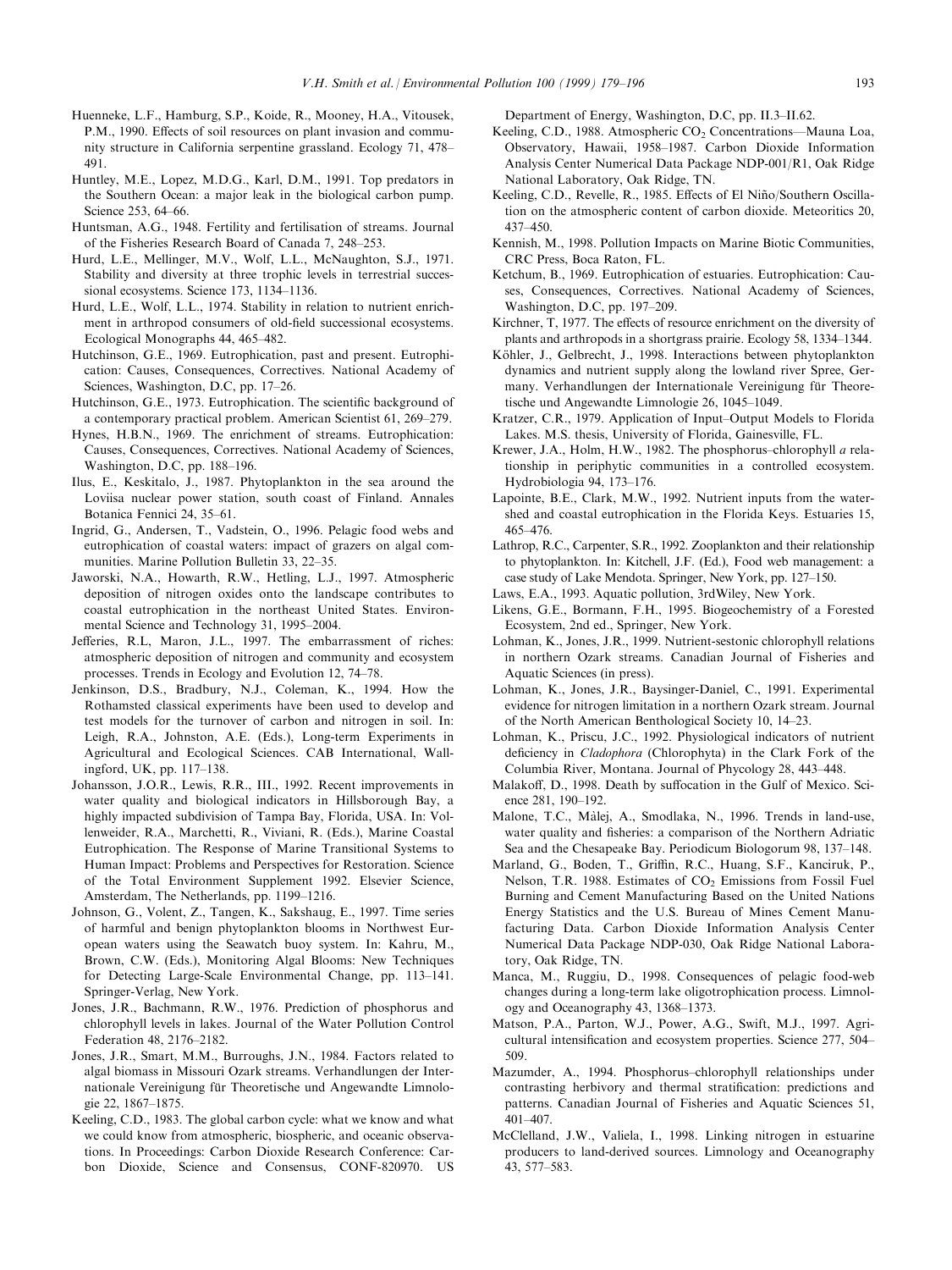- McComb, A.J., 1995. Eutrophic Shallow Estuaries and Lagoons, CRC Press, Boca Raton, FL.
- McGarrigle, M.L., 1993. Aspects of river eutrophication in Ireland. Annals of Limnology 29, 355-364.
- Meeuwig, J., Peters, R.H., Rasmussen, J., 1997. Patterns in the fog: a cross-system comparison of chlorophyll a:nutrient relations in estuaries and lakes. Abstracts of the 1997 Annual Meeting, American Society of Limnology and Oceanography, p.237.
- Miltner, R.J., Rankin, E.T., 1998. Primary nutrients and the biotic integrity of rivers and streams. Freshwater Biology 40, 145-158.
- Mosello, R., Ruggiu, D., 1985. Nutrient load, trophic conditions and restoration prospects of Lake Maggiore. Internationale Revue der Gesamten Hydrobiologie 70, 63-75.
- Moss, B., 1990. Engineering and biological approaches to the restoration from eutrophication of shallow lakes in which aquatic plant communities are important components. Hydrobiologia 200/201, 367±377.
- Moss, B., Hooker, I., Balls, H., Manson, K., 1989. Phytoplankton distribution in a temperate floodplain lake and river system. I. Hydrology, nutrient sources and phytoplankton biomass. Journal of Plankton Research 11, 813-838.
- Mundie, J.H., Simpson, K.S., Perrin, C.J., 1991. Responses of stream periphyton and benthic insects to increase in dissolved inorganic phosphorus in a mesocosm. Canadian Journal of Fisheries and Aquatic Sciences 68, 2061-2072.
- National Research Council, 1993. Managing wastewater in coastal urban areas, National Academy Press, Washington, D.C.
- Nixon, S.W, 1992. Quantifying the relationship between nitrogen input and productivity of marine ecosystems. Adv. Mar. Technol.  $Conf. 5, 57-83.$
- Nixon, S.W., 1995. Coastal eutrophication: a definition, social causes, and future concerns. Ophelia 41, 199-220.
- Noble, I.R., Dirzo, R., 1997. Forests as human-dominated ecosystems. Science 277, 522-525.
- Nolan, B.T., Ruddy, B.C., Hitt, K.J., Helsel, D.R., 1997. Risk of nitrate in groundwaters of the  $U.S.-A$  national perspective. Environmental Science and Technology 31, 2229-2236.
- Nürnberg, G.K., 1996. Trophic state of clear and colored, soft- and hard-water lakes with special consideration of nutrients, anoxia, phytoplankton and fish. Lakes and Reservoir Management 12, 432– 447.
- Novotny, V., Olem, H., 1994. Water quality: Prevention, Identification and Management of Diffuse Pollution, Van Nostrand Reinhold, New York.
- OECD, 1982. Eutrophication of Waters: Monitoring, Assessment and Control. Organisation for Economic and Cooperative Development, Paris, France.
- Omernik, J., 1977. Nonpoint Source-Stream Nutrient Level Relationships: a Nationwide Study (US EPA-600/3-77-105). Special Studies Branch, Corvallis Environmental Research Laboratory, Office of Research and Development, US Environmental Protection Agency, Washington D.C.
- Paerl, H.W., 1993. Emerging role of atmospheric nitrogen deposition in coastal eutrophication: biogeochemical and trophic perspectives. Canadian Journal of Fisheries and Aquatic Sciences 50, 2254-2269.
- Paerl, H.W., 1995. Coastal eutrophication in relation to atmospheric nitrogen deposition: current perspectives. Ophelia 41, 237-259.
- Paerl, H.W., 1997. Coastal eutrophication and harmful algal blooms: importance of atmospheric deposition and groundwater as "new" nitrogen and other nutrient sources. Limnology and Oceanography 42, 1154±1165.
- Paerl, H.W., Mallin, M., Rudek, J., Bates, P., 1990. The potential for eutrophication and nuisance algal blooms in the lower Neuse River, NC (Albemarle-Pamlico Estuarine Study Report No. 90-15). North Carolina Natural Resources and Community Development, Raleigh, NC.
- Paerl, H.W., Mallin, M., Donahue, C., Go, M., Peierls, B., 1995.

Nitrogen Loading Sources and Eutrophication of the Neuse River Estuary, NC: Direct and Indirect Roles of Atmopheric Deposition (Report No. 291). University of North Carolina Water Resources Research Institute, Raleigh, NC.

- Peierls, B.L., Paerl, H.W., 1997. Bioavailability of atmospheric organic nitrogen deposition to coastal phytoplankton. Limnology and Oceanography 42, 1819-1823.
- Peterson, B., Melillo, J.M., 1985. The potential storage of carbon caused by eutrophication of the biosphere. Tellus Series B 37, 117– 127.
- Peterson, B., Hobbie, J.E., Corliss, T.L., Kriet, K., 1983. A continuous-flow periphyton bioassay: tests of nutrient limitation in a tundra stream. Limnology and Oceanography 28, 583-591.
- Peterson, B., Hobbie, J.E., Hershey, A.E., Lock, M.A., Ford, T.E., Vestal, J.R., McKinley, V.L., Hullar, M.A.J., Miller, M.C., Ventullo, R.M., Volk, G.S., 1985. Transformation of a tundra river from heterotrophy to autotrophy by addition of phosphorus. Science 229, 1383-1386.
- Peterson, B.J., Deegan, L., Helfrich, J., Hobbie, J.E., Hullar, M., Moller, B., Ford, T.E., Hershey, A., Hiltner, A., Kipphut, G., Lock, M.A., Fiebig, D.M., McKinley, V., Miller, M.C., Vestal, J.R., Ventullo, R., Volk, G., 1993. Biological responses of a tundra river to fertilization. Ecology 74, 653-672.
- Postel, S.L., Carpenter, S.R., 1997. Freshwater ecosystem services. In: Daily, G.C. (Ed.), Nature's Services. Island Press, Washington, D.C, pp. 195-214.
- Paul, E.A., Clark, F.E., 1989. Soil Microbiology and Biochemistry, Academic Press, San Diego.
- Perrin, C.J., Richardson, J.S., 1997. N and P limitation of benthos abundance in the Nechako River, British Columbia. Canadian Journal of Fisheries and Aquatic Sciences 54, 2574-2583.
- Powlson, D.S., 1994. Quantification of nutrient cycles using long-term experiments. In: Leigh, R.A., Johnston, A.E. (Eds.), Long-term Experiments in Agricultural and Ecological Sciences. CAB International, Wallingford, UK, pp. 97-115.
- Proulx, M., Pick, F.R., Mazumder, A., Hamilton, P.B., Lean, D.R.S., 1996. Effects of nutrients and planktivorous fish on the phytoplankton of shallow and deep aquatic ecosystems. Canadian Journal of Fisheries and Aquatic Sciences 77, 1556-1572.
- Quinn, J.M. 1991. Guidelines for the Control of Undesireable Biological Growths in Water (Consultancy Report No.6213/2). Water Quality Centre, Hamilton, New Zealand.
- Reckhow, K.H., 1988. Empirical models for trophic state in southeastern U.S. lakes and reservoirs. Water Resources Bulletin 24, 723-734.
- Reckhow, K.H., Chapra, S.C., 1983. Engineering Approaches for Lake Management, Vol. 1: Data Analysis and Empirical Modeling, Butterworth, Boston, MA.
- Reckhow, K.H., Beaulac, M.N., Simpson, J.T. 1980. Modeling Phosphorus Loading and Lake Response Under Uncertainty: a Manual and Compilation of Export Coefficients (US EPA 440/5-80-011). US Environmental Protection Agency, Washington, D.C.
- Reckhow, K.H., Chapra, S.C., 1999. Persistent Organic Pollutants (POPs): State of the Science. Environmental Pollution 100, 209-221.
- Roggiu, D., Mosello, R., Pizzolon, L., 1985. Evaluation of nutrient inputs and of the trophic state of Lago Maggiore in recent decades. In: Vismarra, R., Marforio, R., Mezzanotte, V., Cernuschi, S. (Eds.), Lake Pollution and Recovery. Proceedings of the International Congress, European Water Pollution Control Association, Associazione Nazionale di Ingegneria Sanitaria, Italy, pp. 145–153.
- Rosenberg, R., Lindahl, O., Blanck, H., 1988. Silent spring in the sea. Ambio 17, 289-290.
- Salas, H.J., Martino, P., 1991. A simplified phosphorus trophic state model for warm-water tropical lakes. Water Research 25, 341–350.
- Sas, H., 1989. Lake Restoration by Reduction of Nutrient Loading: Expectations, Experiences, Extrapolations, Academia, Richarz, St. Augustin.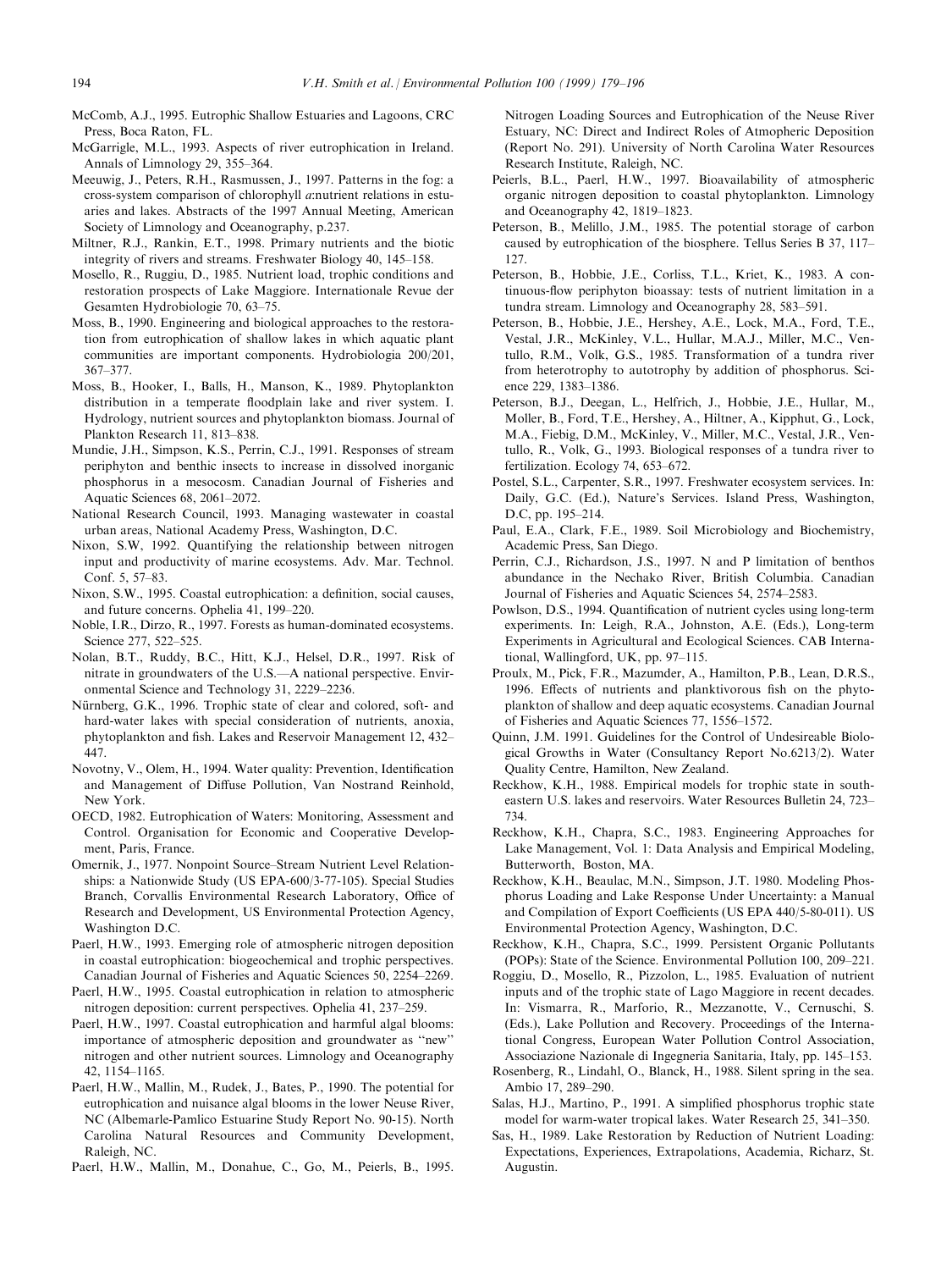- Scheffer, M., Hosper, S.H., Meijer, M.-L., Moss, B., Jeppesen, E., 1993. Alternative equilibria in shallow lakes. Trends in Ecology and Evolution 8, 275-279.
- Schindler, D.W, 1977. Evolution of phosphorus limitation in lakes. Science 195, 260-262.
- Schindler, D.W., Bayley, S., 1993. The biosphere as an increasing sink for atmospheric carbon: estimates from increased nitrogen deposition. Global Biogeochemical Cycles 7, 717-733.
- Schindler, D.E., Carpenter, S.E., Cole, J.J., Kitchell, J.F., Pace, M.L., 1997. Influence of food web structure on carbon exchange between lakes and the atmosphere. Science 277, 248-251.
- Schlesinger, W.H., 1991. Biogeochemistry: An Analysis of Global Change, Academic Press, San Diego.
- Schlesinger, W.H., 1993. Response of the terrestrial biosphere to global climate change and human perturbation. Vegetatio 104/105, 295±305.
- Schlesinger, W.H., Hartley, A.E., 1992. A global budget for atmospheric NH<sub>3</sub>. Biogeochemistry 15, 191-211.
- Schimel, D.S., 1995. Terrestrial ecosystems and the carbon cycle. Global Change Biology 1, 77-91.
- Schultze, E.-D., 1989. Air pollution and forest decline in a spruce (Picea abies) forest. Science 244, 776-783.
- Sedlacek, J.D., Barrett, G.W., Shaw, D.R., 1988. Effects of nutrient enrichment on the Auchenorrhyncha (Homoptera) in contrasting grassland communities. Journal of Applied Ecology 25, 537–550.
- Shapiro, J., 1979. The need for more biology in lake restoration. In: Lake Restoration (US EPA 440/5-79-001). US Environmental Protection Agency, Washington, D.C, pp.  $161-167$ .
- Sharpley, A.N., Daniel, T.C., Sims, J.T., Pote, D.H., 1996. Determining environmentally sound phosphorus levels. Journal of Soil and Water Conservation 51, 160-166.
- Shumway, S.E., 1990. A review of the effects of algal blooms on shellfish and aquaculture. Journal of the World Aquacultural Society 21, 65-104.
- Siemann, E., 1998. Experimental tests of effects of plant productivity and diversity on grassland arthropod diversity. Ecology 779, 2057-2070.
- Skulberg, O.M., Codd, G.A., Carmichael, W.W., 1984. Toxic blue-green algal blooms in Europe: a growing problem. Ambio 13, 244-247.
- Smart, M.M., Jones, J.R., Sebaugh, J.L., 1985. Stream-watershed relations in the Missouri Ozark Plateau Province. Journal of Environmental Quality 14, 77-82.
- Smayda, T.J., Shimizu, Y., 1993. Toxic Phytoplankton Blooms in the Sea. Developments in Marine Biology, Vol. 3, Elsevier, New York.
- Smith, V.H., 1998. Cultural eutrophication of inland, estuarine, and coastal waters. In: Pace, M.L, Groffman, P.M. (Eds.), Successes, Limitations and Frontiers in Ecosystem Science. Springer, New York, pp. 7-49.
- Smith, R.A., Alexander, R.B., Wolman, M.G., 1987. Water-quality trends in the nation's rivers. Science  $235$ ,  $1507-1615$ .
- Smith, R.A., Alexander, R.B., Lanfear, K.J., 1993. Stream Water Quality in the Conterminous United States - Status and Trends of Selected Indicators during the 1980s (Water Supply Paper 2400.). US Geological Survey.
- Smith, R.V., Lennox, S.D., Jordan, C., Foy, R.H., McHale, E., 1995. Increase in soluble phosphorus transported in drainflow from a grassland catchment in response to soil phosphorus accumulation. Soil Use and Management 11, 204-209.
- Smith, R.A., Schwarz, G.E., Alexander, R.B., 1997. Regional interpretation of water-quality monitoring data. Water Resources Research 33, 2781-2798.
- Soballe, D.M., Kimmel, B.L., 1987. A large-scale comparison of factors influencing phytoplankton abundance in rivers, lakes, and impoundments. Ecology 68, 1943-1954.
- Soballe, D.M., Kimmel, B.L., Kennedy, R.H., Gaugish, R.F., 1992. Reservoirs. Biodiversity of the Southeastern United States: Aquatic Communities. John Wiley, New York, pp.421-474.
- Soderlund, R., Rosswall, T.H., 1982. The nitrogen cycles. In: Hutzinger, O. (Ed.), Handbook of Environmental Chemistry. Springer, Berlin, pp. 62-81.
- Sutcliffe, D.W., Jones, J.G., 1992. Eutrophication: Research and Application to Water Supply, Freshwater Biological Association, Ambleside, UK.
- Tamm, C.O., 1991. Nitrogen in terrestrial ecosystems, Springer, Berlin.
- Thurston, J., 1969. The effect of liming and fertilizers on the botanical composition of permanent grassland, and on the yield of hay. In: Rorison, I. (Ed.), Ecological Aspects of the Mineral Nutrition of Plants. Blackwell Scientific, Oxford, pp. 3–10.
- Tilman, D., 1982. Resource Competition and Community Structure. Monographs in Population Biology, Princeton University Press, Princeton, NJ.
- Tilman, D., 1988. Plant Strategies and the Dynamics and Structure of Plant Communities. Princeton University Press, Princeton, NJ.
- Tilman, D., 1996. Biodiversity: population versus ecosystem stability. Ecology 77, 350-363.
- Tilman, D., Downing, J.A., 1994. Biodiversity and stability in grasslands. Nature 367, 363-365.
- Townshend, A.R., Braswell, B.H., Holland, E.A., Penner, J.A., 1994. Nitrogen deposition and terrestrial carbon storage: how big is the sink and how long will it last? American Geophysical Society Abstracts, Fall Meeting, December 5–9, San Francisco, CA, p. 55.
- Triska, F.J., Kennedy, V.C., Avanzino, R.J., Reilly, B.N., 1983. Effect of simulated canopy cover on regulation of nitrate uptake and primary production by natural periphyton assemblages. In: Fontaine, T.D. III, Bartell, S.M. (Eds.), Dynamics of Lotic Ecosystems. Ann Arbor Science, Ann Arbor, MI, pp. 129-159.
- Tyson, R., 1997. "Dead zone" in Gulf of Mexico draws federal-state attention. Environmental Science and Technology 31, 454A-455A.
- US EPA, 1988. Quality Criteria for Water (US EPA 440/5-86-001) Office of Water Regulations and Standards, US Government Printing Office (PB81-226759), Washington, D.C.
- US EPA, 1996a. Environmental Indicators of Water Quality in the United States (US EPA 841-R-96-02). Office of Water (4503F), US Government Printing Office, Washington, D.C.
- US EPA, 1996b. National Nutrient Assessment Workshop. Proceedings, December 4-6, 1995. (US EPA 822-R-96-004) Office of Water, US Government Printing Office, Washington, D.C.
- Valiela, I., 1992. Coupling of watersheds and coastal waters: an introduction to the dedicated issue. Estuaries  $15, 429-430$ .
- Valiela, I., McClelland, J., Hauxwell, J., Behr, P.J., Hersh, D., Foreman, K., 1997. Macroalgal blooms in shallow estuaries: controls and ecophysiological and ecosystem consequences. Limnology and Oceanography 42, 1105-1118.
- Van Nieuwenhuyse, E.E., Jones, J.R., 1996. Phosphorus-chlorophyll relationship in temperate streams and its variation with stream catchment area. Canadian Journal of Fisheries and Aquatic Sciences  $53, 99-105$ .
- Vince, S.W., Valiela, I., Teal, J.M., 1981. An experimental study of the structure of herbivorous insect communities in a salt marsh. Ecology 62, 1662-1678.
- Vitousek, P.M., Howarth, R.W., 1991. Nitrogen limitation on land and in the sea: how can it occur? Biogeochemistry  $13, 87-115$ .
- Vitousek, P.M., Mooney, H.A., Lubchenko, J., Melillo, J.M., 1997a. Human domination of Earth's ecosystems. Science 277, 494-499.
- Vitousek, P.M., Aber, J., Howarth, R.W., Likens, G.E., Matson, P.A., Schindler, D.W., Schlesinger, W.H., Tilman, G.D., 1997b. Human alteration of the global nitrogen cycle: causes and consequences. Ecological Applications 7, 737–750.
- Vollenweider, R.A., 1968. Scientific Fundamentals of Lake and Stream Eutrophication, With Particular Reference to Phosphorus and Nitrogen as Eutrophication Factors. (Technical Report DAS/ DSI/68.27). OECD, Paris, France.